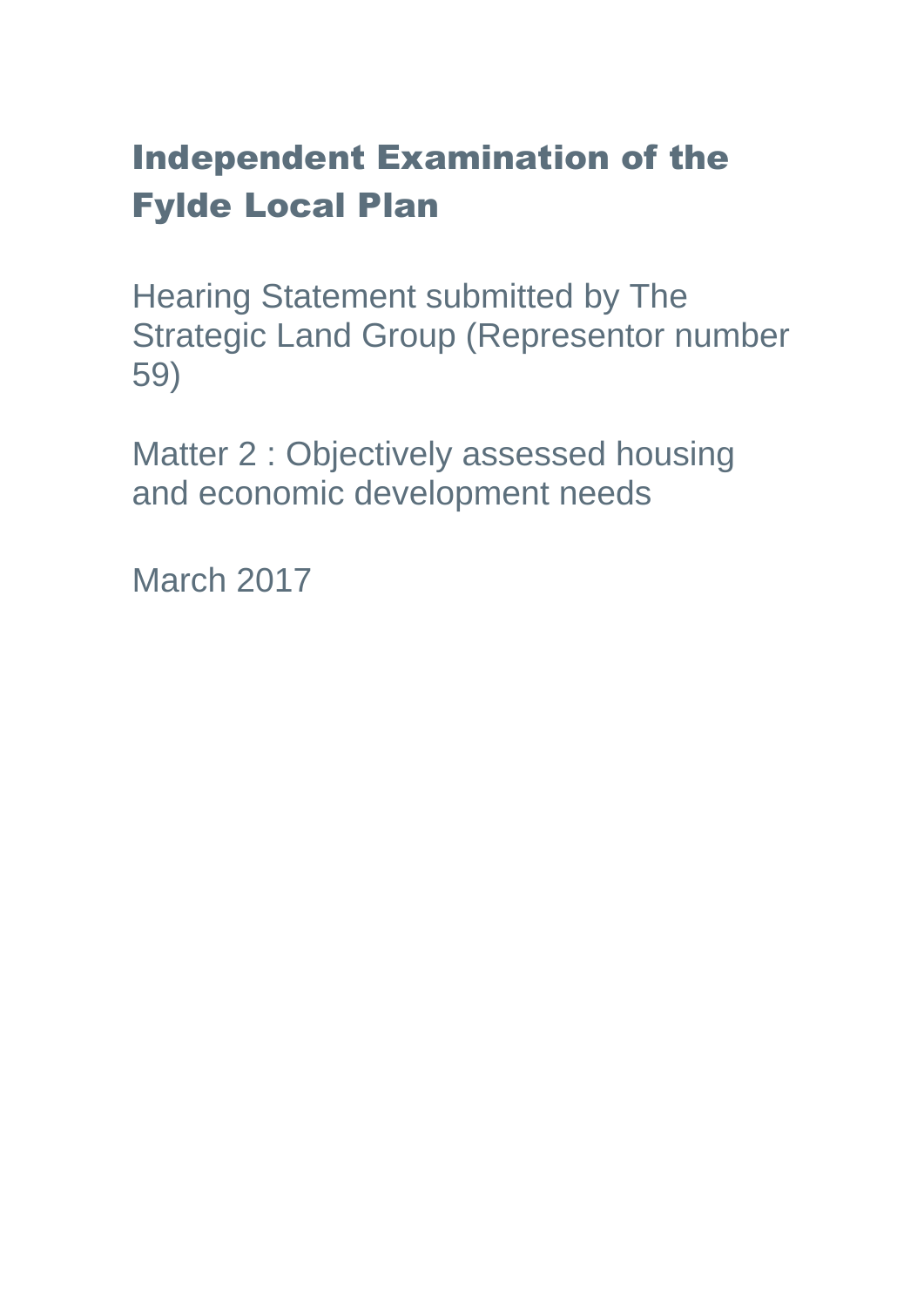#### *Issue 3 - Is the identified objectively assessed housing need (OAHN) soundly based and supported by robust and credible evidence and is it consistent with national policy?*

#### **11. Does the identified Fylde Coast HMA provide a robust and appropriate basis for assessing housing needs?**

- 1.1 The Fylde Coast SHMA and associated addendums (as summarised in SLG's response to Q23) have been prepared to provide the appropriate evidence base for Fylde to establish its objectively assessed housing need (OAN).
- 1.2 The FCSHMA sought to establish how many dwellings of different tenures would be needed across the Fylde Coast Housing Market Area (HMA) over a 15 year period and beyond, to inform the Local Plans of the respective authorities.
- 1.3 The starting point is sub-national population and household projections as advocated in the national Planning Practice Guidance (PPG)<sup>1</sup>. Addendum 1 updated the FCSHMA to take account of the implications of updated sub-national population projections<sup>2</sup> (SNPP) and other modelling assumptions. Addendum 2 reflected publication of the 2012 Sub National Household Projections (2012 SNHP) in February 2015 and an associated update to PPG. Assessment of the OAN has therefore been consistently been reviewed and updated since the FCSHMA was first published to ensure that it remains up-to-date and reflective of guidance.
- 1.4 It is noted that the FCSHMA formed the basis of the evidence for the Blackpool Core Strategy (BCS) in respect of its housing need. The examination was held in May 2015. The BCS Inspector confirmed in his report (see Appendix 1) that the FCSHMA and updates that the forecasts contained within it represented an appropriate basis for establishing the OAN.
- 1.5 It is reasonable to conclude that the FCSHMA does therefore provide a robust basis for establishing the OAN for Fylde.

**12. The SHMA and its Addendums identify the OAN figure for Fylde as a range, based on the 2012-based sub-national household projections (SNHP). The DCLG released its 2014-based SNHP in July 2016. The Council refers to there being only a 1% difference in projected household numbers between the 2012 and 2014-based projections, though this is over slightly different timescales. Further to my initial questions to the Council (EL1.001a), its response (EL1.001b) indicates that the actual increase is less than 1% taking account of the different periods and it is not considered that this has any significant implications for the OAHN. Is this justified by the evidence? Is the use of the 2012-based subnational household projections as a 'starting point' for identifying the OAHN appropriate? What bearing, if any, would the latest household projections have on the assessment of the OAHN?**

1.6 No comment

 $\overline{\phantom{a}}$ 1 Paragraph: 015 Reference ID: 2a-015-20140306

 $2$  2012 SNPP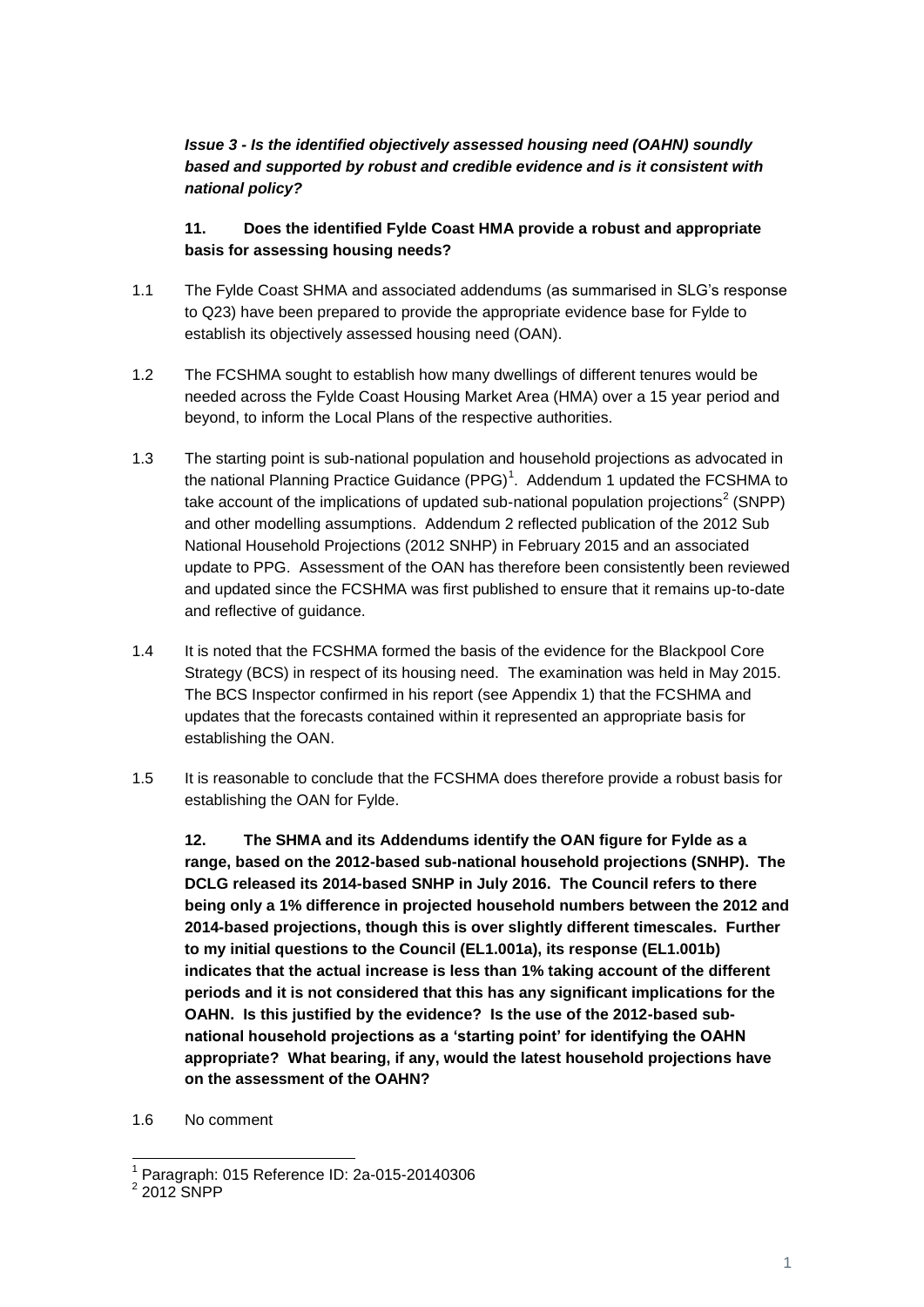#### **13. Is the OAHN range of figures identified in the SHMA soundly based?**

- 1.7 The FCSHMA represents best practice in terms of its methodology. It fully accords with national Planning Practice Guidance (PPG<sup>3</sup>) in respect of the approach taken, (as considered below) with PPG '*strongly recommend[ing]*' as the basis for assessments.
- 1.8 Addendum 2 models needs based on six different scenarios for the updated household projections, including assessment of the data underpinning them, and different migration-led and employment led scenarios. The lower end of the range is derived from the former, the higher end from the latter (notably the Aecom and Oxford Economics forecasts).
- 1.9 The modelling also takes account of six types of market signals (housing prices, rents, affordability, rate of development, land prices and overcrowding).
- 1.10 The range is soundly based, though it is of concern to SLG that although Addendum 2 concludes that the OAN should be at the upper end of the range, on the basis of the considered economic position, this is not reflected by the Council in identifying its housing requirement.
- 1.11 This is despite the conclusions of the BCS Inspector, who found that the Oxford Economics economic forecasts were '*more consistent [than Experian forecasts] with national and local policy aspirations*'. Close attention should be given to these aspirations when identifying the appropriate OAN for Fylde.

#### **14. Does the assessment of OAHN take sufficient account of market signals as well as other market indicators in relation to the balance between the demand for and supply for housing?**

1.12 Addendum 2 specifically responds to an appropriate range of market signals and economic scenarios. It reaches a firm conclusion in respect of the OAN, (as set out at paragraph 1.10 above) on the basis of careful consideration of these factors. .

#### **15. Has the assessment of OAHN taken account of other factors including vacancy rates and second homes?**

No comment

**16. In relation to affordable housing:**

- **(a) Is the SHMA's methodology for assessing affordable housing needs robust and in line with Government guidance?**
- **(b) The Plan recognises that the full amount of affordable housing needed per annum is not deliverable. Has the Council considered the option of a higher housing requirement to assist in delivering more affordable dwellings?**
- 1.13 The Council do not appear to have given any regard to the positive contribution an increased housing requirement could make to meeting the affordable housing need of

 $\frac{1}{3}$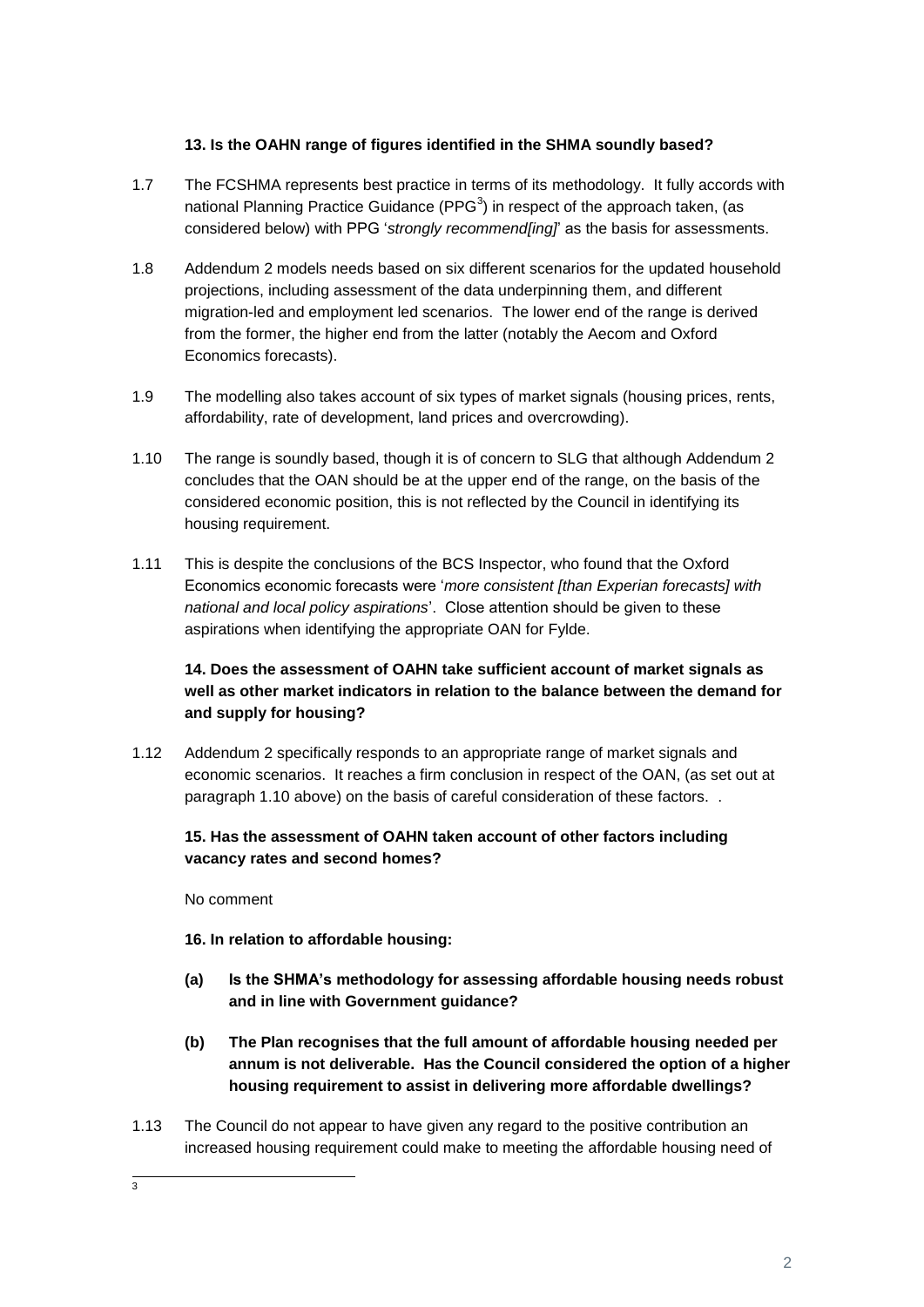249 dwellings identified through Addendums1 and 2. The proposed housing requirement of 370 dwellings per annum (dpa) will deliver less than half of this amount (111 dpa).

1.14 This is despite the case law referenced in SLG's Matter 3 statement<sup>4</sup> which emphasises the importance of making provision for the affordable housing need. Insufficient regard has been given to this by Fylde in selecting an OAN.

#### **17. Have the needs of particular groups (e.g. the elderly) and types of housing (e.g. private rented, self-build) been satisfactorily assessed?**

No comment

**18. Have employment trends been appropriately taken into account? Is the OAHN aligned with forecasts for jobs growth? (Also see Issue 4).**

- 1.15 PPG requires that plan makers should make an assessment of the likely change in job numbers based on past trends and/or economic forecasts as appropriate and also having regard to the growth of the working age population in the housing market area. Any cross-boundary migration assumptions will need to be agreed.
- 1.16 The FCSHMA and Addendums take account of scenarios including natural change, migration and various employment-led scenarios. It is those latter scenarios, specifically the AECOM and Oxford Economic scenarios which would point to a need for between 440 and 450 dwellings with SLG content is the appropriate basis for the housing requirement.

**19. In relation to gypsies, travellers and travelling showpeople, and further to the Council's additional evidence provided (EL1.002) following my initial questions (EL1.001a), what is the objectively assessed housing need up to 2032? Is this new identified need soundly based, consistent with national policy and supported by robust and credible evidence? What implications does this have in relation to the housing requirement for gypsies, travellers and travelling showpeople as set out in Policy H5?**

No comment

#### *Issue 4 – Are the objectively assessed economic development needs clearly identified, supported by robust and credible evidence and consistent with national policy?*

#### **20. Has the functional economic market area been adequately defined?**

1.17 There is a lack of analysis in the evidence base of Fylde's role in wider economic area in reaching a conclusion on its economic development needs. Given the interrelationship between the Fylde Coast Authorities, such that they form a single housing market area as established through the FCSHMA, it is surprising that the assessment of economic needs is not predicated on such a basis. This casts serious doubts over the figures used.

 4 Satnam Millennium Limited v Warrington BC (2015) (CO/4055/2014)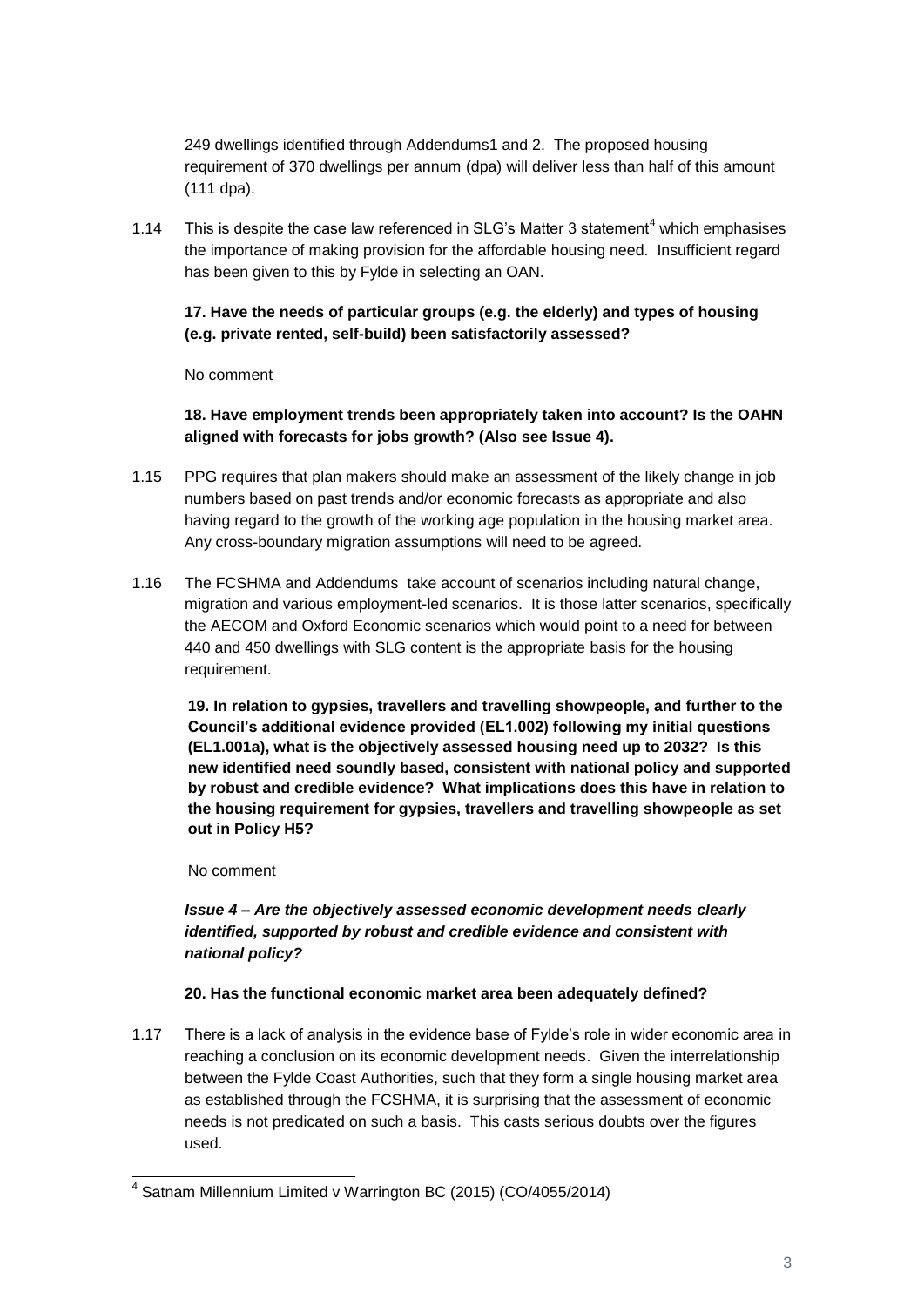**21. The SHMA assesses a range of economic development forecasts. What are the job needs and role of Fylde economically? What is the objectively assessed economic development need for the Borough?**

1.18 See Matter 3, Q25 in relation to the assessed need for Fylde.

**22. Is the Plan's economic development strategy (based on a continuation of historic land take-up) justified, consistent with national policy and compatible with that for the housing strategy? (Also see Issue 3)**

- 1.19 This is considered in more detail in relation to Matter 4.
- 1.20 In short the FLP takes a business-as-usual approach, with past take up rates simply rolled forward. This is wholly inconsistent with the approach required by NPPF and PPG which respectively represents a step-change in the policy approach to economic development and the consideration of a range of factors to determine the employment land requirement. As drafted, therefore the plan fails to make proper provision for employment land and associated economic growth.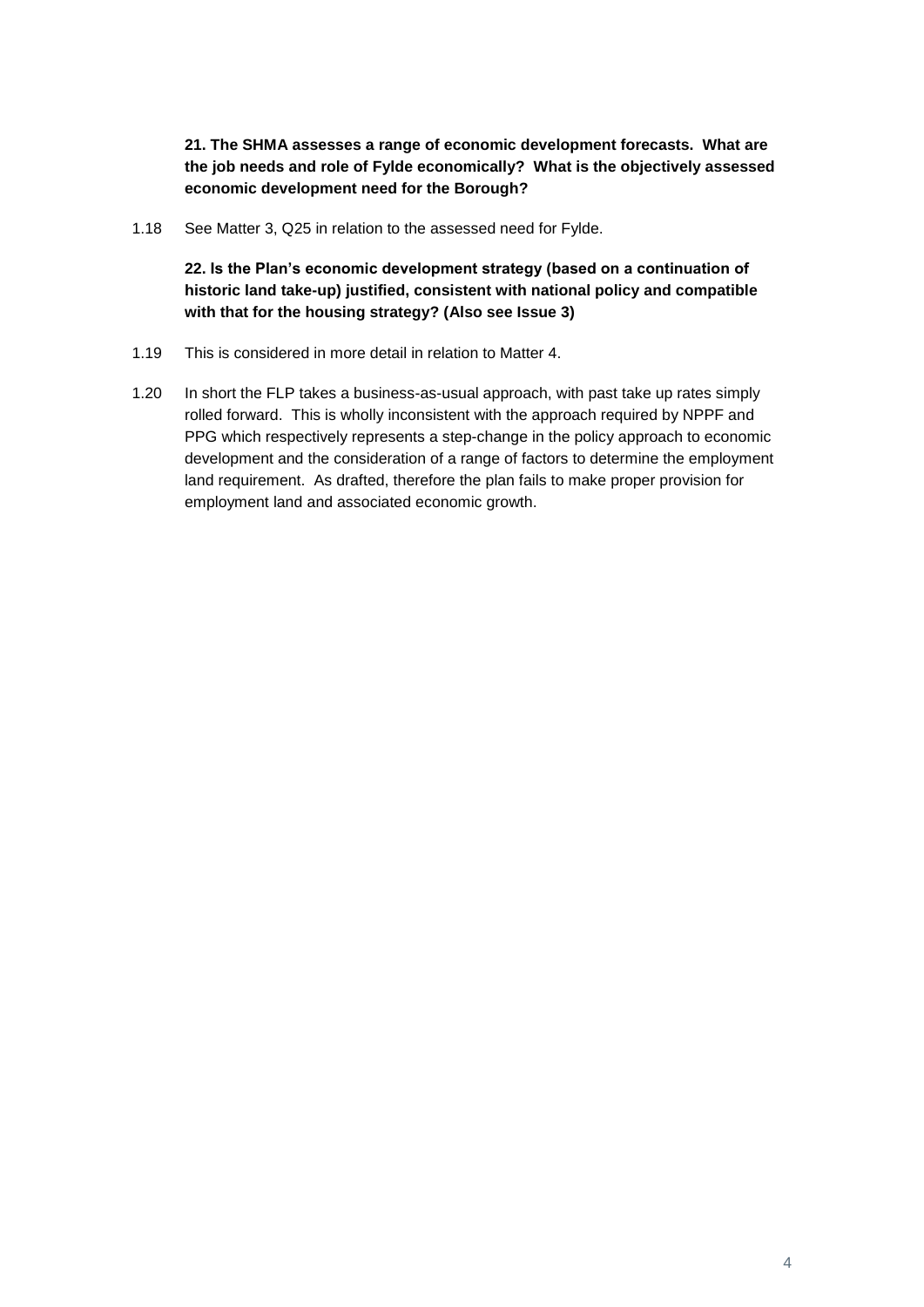## **Appendix 1: Blackpool Core Strategy Inspector's Report**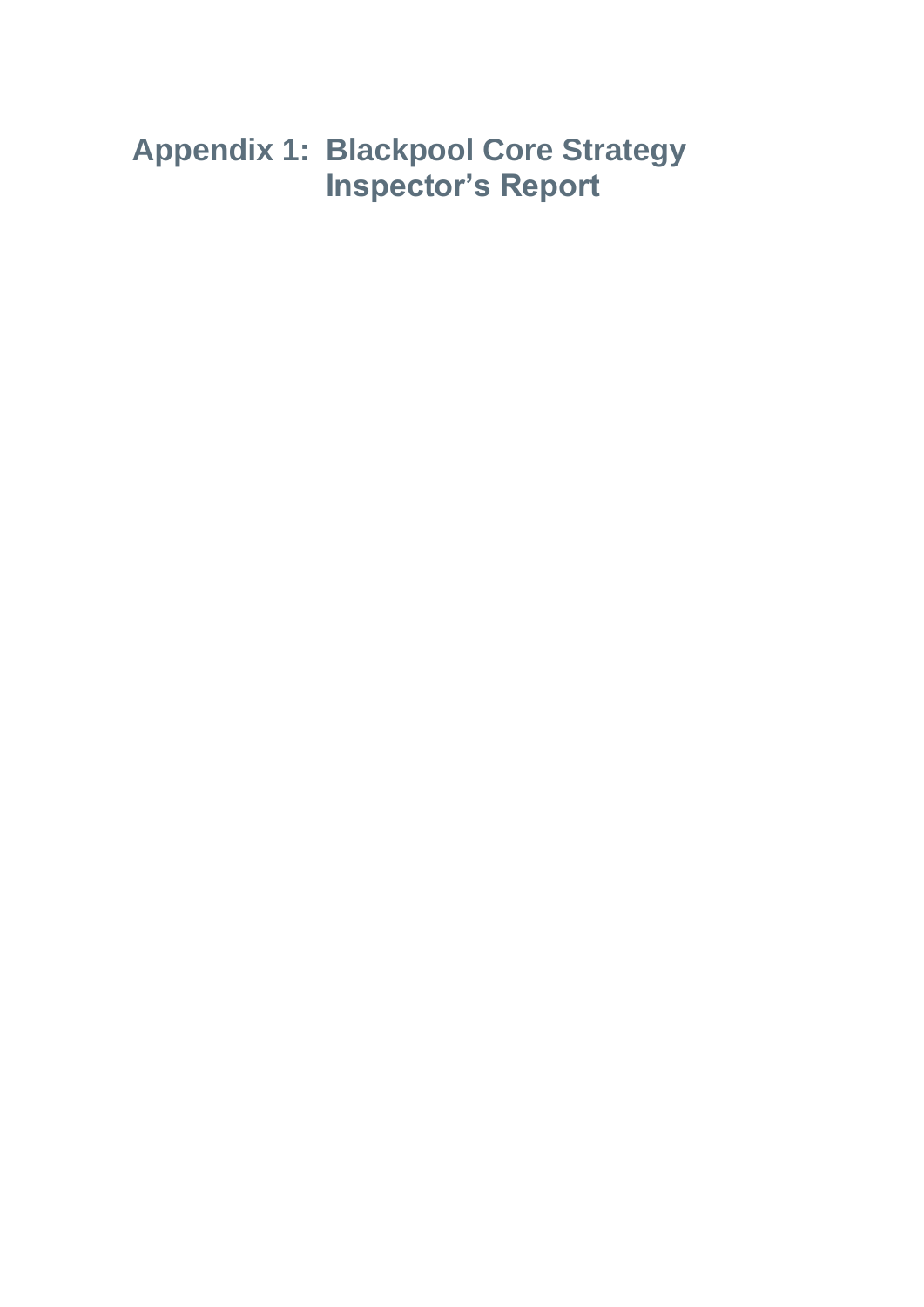

## **Report to Blackpool Council**

### **by Malcolm Rivett BA (Hons) MSc MRTPI**

**an Inspector appointed by the Secretary of State for Communities and Local Government Date 23 November 2015** 

#### PLANNING AND COMPULSORY PURCHASE ACT 2004 (AS AMENDED)

#### SECTION 20

#### **REPORT ON THE EXAMINATION INTO**

#### **BLACKPOOL LOCAL PLAN PART 1: CORE STRATEGY**

Document submitted for Examination on 18 December 2014 Examination hearings held between 11 and 14 May 2015

File Ref: PINS/J2373/429/4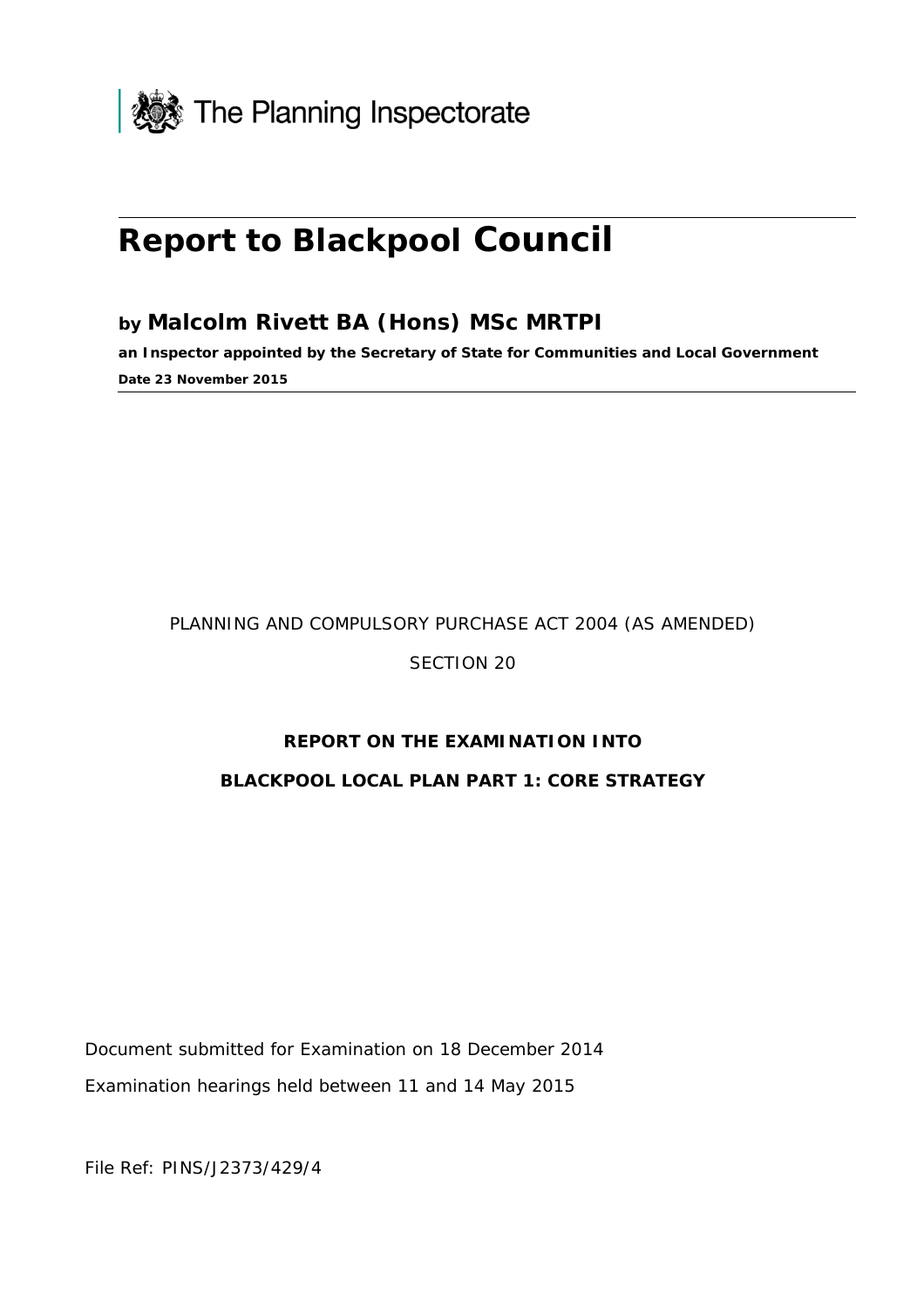## **Abbreviations Used in this Report**

| Appropriate Assessment                                           |
|------------------------------------------------------------------|
| Core Strategy                                                    |
| Department for Communities and Local Government                  |
| Duty to Co-operate                                               |
| Local Development Scheme                                         |
| Local Plan                                                       |
| <b>Main Modification</b>                                         |
| Objectively-Assessed Need                                        |
| <b>Planning Practice Guidance</b>                                |
| Sustainability Appraisal                                         |
| Site Allocations and Development Management Policies<br>document |
| Statement of Community Involvement                               |
| <b>Strategic Housing Land Availability Assessment</b>            |
| <b>Strategic Housing Market Assessment</b>                       |
| <b>Supplementary Planning Document</b>                           |
|                                                                  |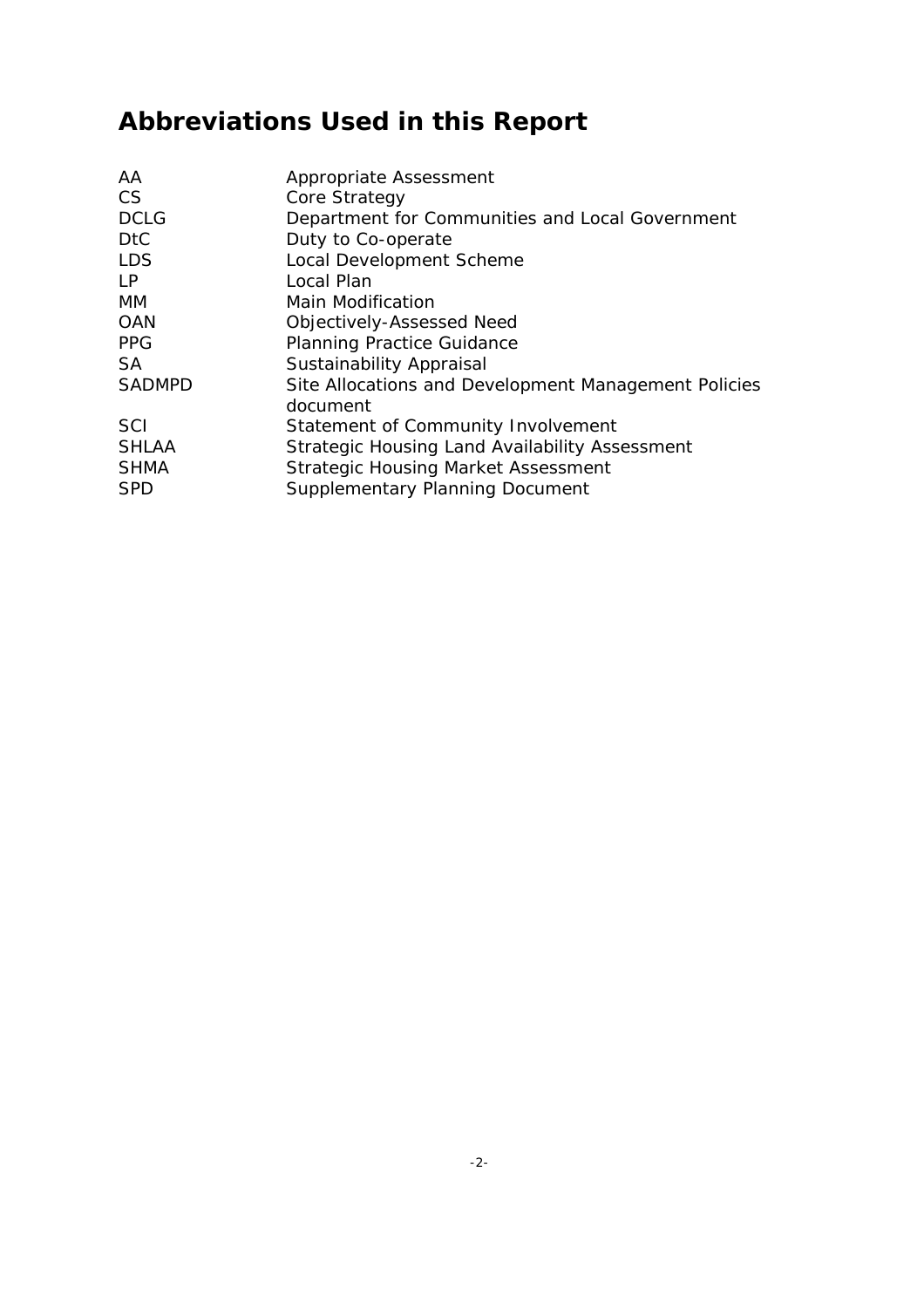#### **Non-Technical Summary**

This report concludes that the Blackpool Local Plan Part 1: Core Strategy provides an appropriate basis for the planning of the Borough providing a number of modifications are made to the plan. Blackpool Council has specifically requested me to recommend any modifications necessary to enable the plan to be adopted.

All of the modifications to address this were proposed by the Council and I have recommended their inclusion, subject to minor alteration, after considering the representations from other parties on these issues.

The Main Modifications can be summarised as follows:

- Amendments to provide greater clarity about (i) the housing requirement figure, (ii) the way in which proposals for housing will be considered in the period until the Site Allocations and Development Management Policies document is adopted and (iii) ongoing work to ensure that housing needs are met across the Fylde Coast housing market area;
- Clarification that (i) the 30% affordable housing requirement is not a minimum and (ii) bedroom number requirements are subject to viability considerations, and modifications to align policies with national policy in the light of the Housing Standards Review;
- Inclusion of the requirement that development at the Leisure Quarter should not undermine existing resort core uses and attractions.
- Various amendments to ensure clarity and that the plan is internally consistent and aligns with national policy in particular in relation to natural and historic heritage matters, alternative uses of employment sites, town centre uses in the resort core, wind turbines, development at Marton Moss, car parking and surface and waste water**.**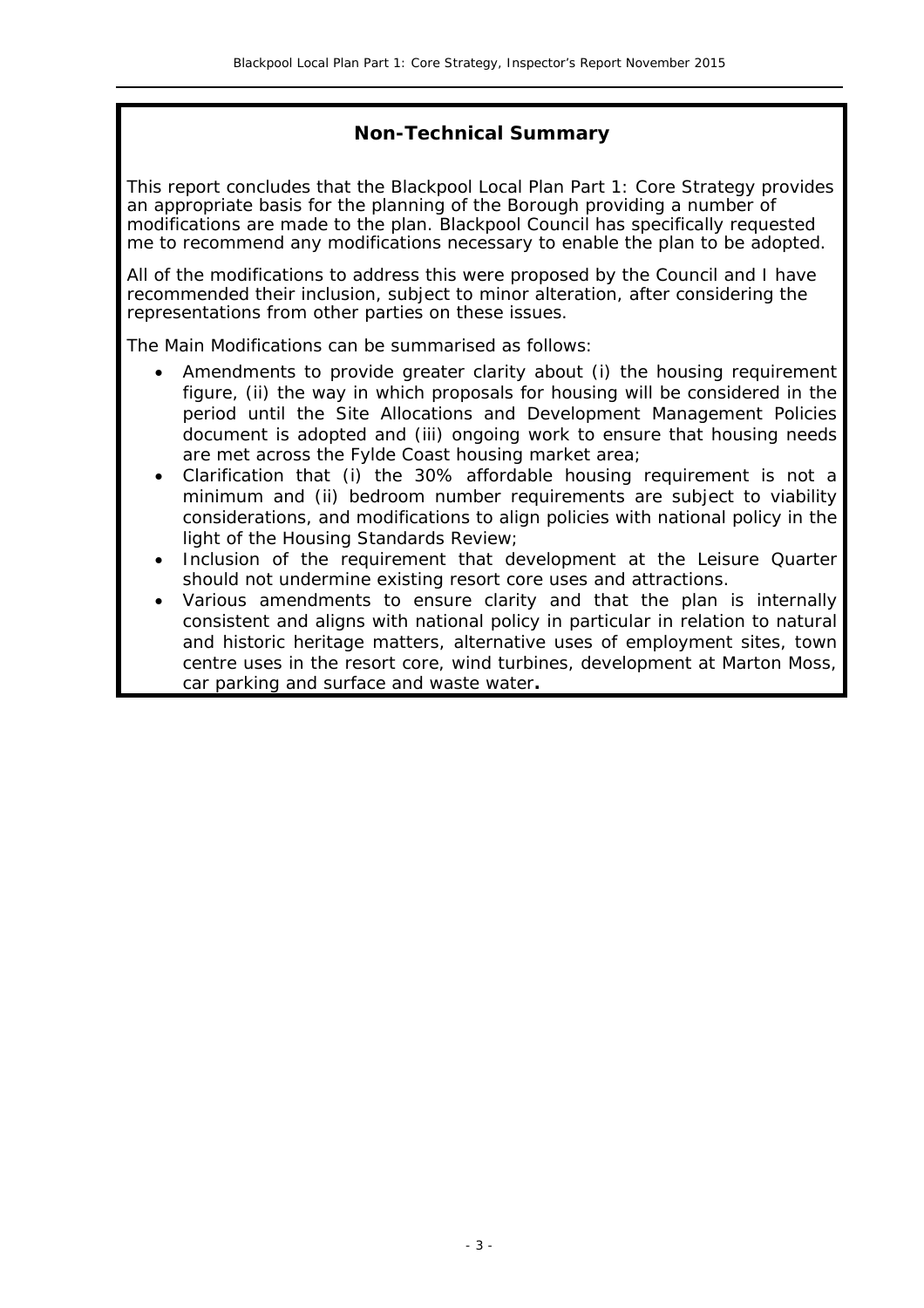### **Introduction**

- 1. This report contains my assessment of the Blackpool Local Plan Part 1: Core Strategy in terms of Section 20(5) of the Planning & Compulsory Purchase Act 2004 (as amended). It considers first whether the plan's preparation has complied with the duty to co-operate, in recognition that there is no scope to remedy any failure in this regard. It then considers whether the plan is sound and whether it is compliant with the legal requirements. The National Planning Policy Framework (paragraph 182) makes clear that to be sound, a local plan should be positively prepared; justified; effective and consistent with national policy.
- 2. The starting point for the Examination is the assumption that the local authority has submitted what it considers to be a sound plan. The basis for my Examination is the Blackpool Local Plan Part 1: Core Strategy – Proposed Submission document of June 2014.
- 3. My report deals with the main modifications that are needed to make the plan sound and legally compliant and they are identified in bold in the report (**MM**). In accordance with section 20(7C) of the 2004 Act the Council requested that I should recommend any modifications needed to rectify matters that make the plan unsound/not legally compliant and thus incapable of being adopted. These main modifications are set out in the Appendix.
- 4. The main modifications that are necessary for soundness and/or legal compliance all relate to matters that were discussed at the Examination hearings. Following these discussions, the Council prepared a schedule of proposed main modifications. The consultants who had carried out sustainability appraisal of the plan at various stages of its preparation then considered each modification but concluded that, in the light of them, no further detailed sustainability appraisal would be necessary. Given the nature and likely implications of the modifications I agree with this assessment. The schedule of main modifications has been subject to public consultation. I have taken account of the consultation responses in coming to my conclusions in this report and in this light I have made some amendments to the detailed wording of the main modifications. None of these amendments significantly alters the content of the modifications as published for consultation or undermines the participatory processes and sustainability appraisal that has been undertaken. Where necessary I have highlighted these amendments in the report.

### **Assessment of Duty to Co-operate**

- 5. Section s20(5)(c) of the 2004 Act requires that I consider whether the Council complied with any duty imposed on them by section 33A of the 2004 Act in relation to the plan's preparation.
- 6. The Council prepared the plan in collaboration with a wide range of organisations in relation to matters of strategic and cross boundary importance as detailed in the *Statement of Compliance with the Duty to Cooperate*. These matters include homes and jobs; retail, leisure and other commercial development; infrastructure; health, security, community and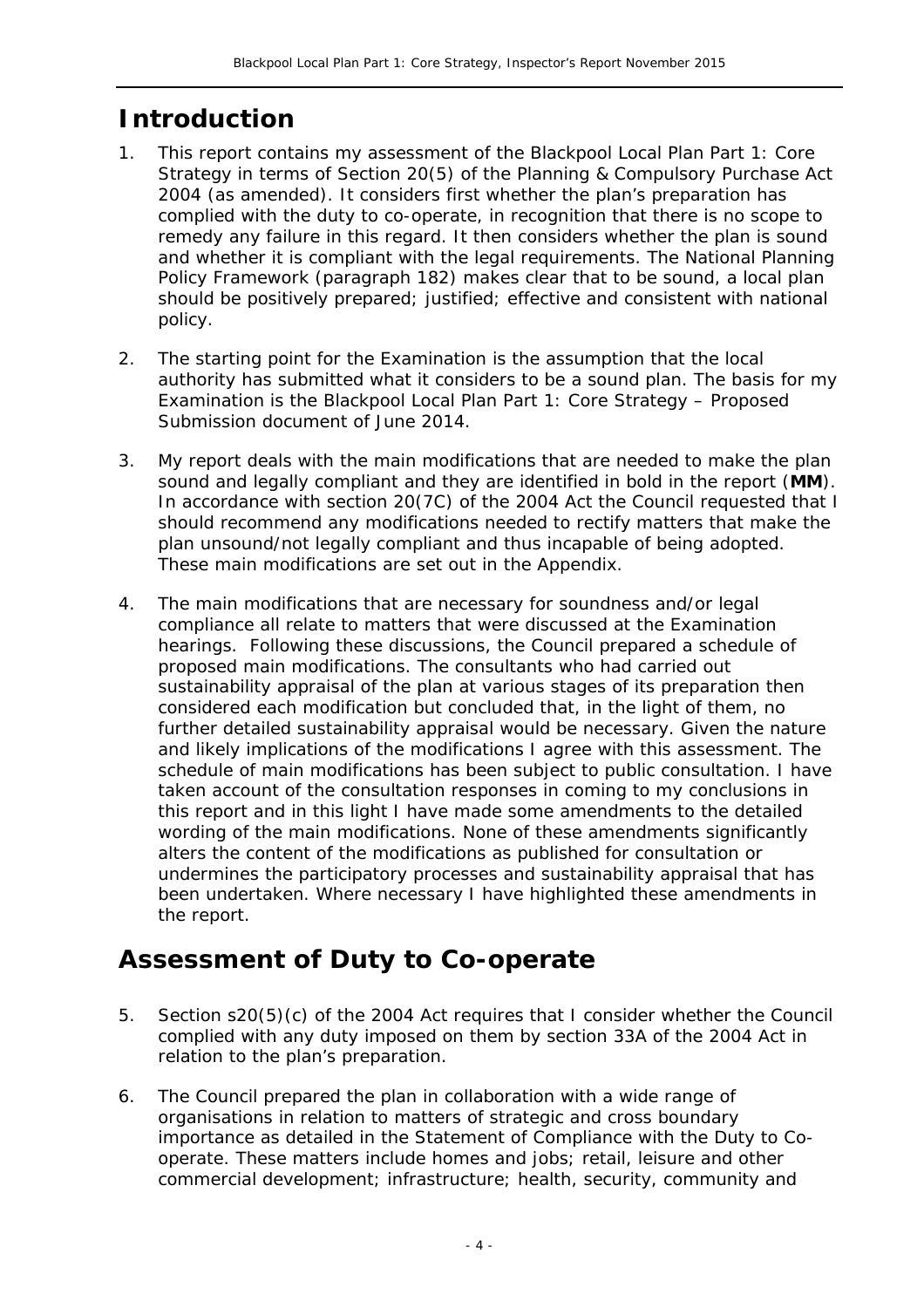cultural infrastructure and climate change and the natural and historic environment. The collaboration also notably involved the preparation of joint evidence bases in connection with a number of key issues including a *Strategic Housing Market Assessment* (SMHA), a *Gypsy and Travellers and Travelling Showpeople Accommodation Assessment* and a *Retail Study* for the Fylde Coast area in conjunction with Fylde and Wyre Borough Councils.

- 7. The ongoing co-operation between Blackpool Council and its neighbours Fylde and Wyre Boroughs and Lancashire County Council is formalised in an August 2013 *Memorandum of Understanding* (and March 2015 update) between these authorities. The memorandum indicates how the authorities will continue to work together on strategic issues and details the governance arrangements. As a result of the joint working Fylde Borough has formally agreed to seek to accommodate around 14ha of land for employment purposes, which is identified as necessary to meet Blackpool's requirements but which cannot be accommodated in the Borough.
- 8. In the light of the February 2014 SHMA, which sets out a range for the objectively-assessed need for new housing in Fylde, Wyre and Blackpool, each authority has indicated through discussions that it considers that it is likely to be able to accommodate its need within its own boundaries. Concern has been raised that the housing requirement for Blackpool set out in the plan and those indicated in the Preferred Options reports for Fylde (2013) and Wyre (2012) are, together, less than the lowest indicated figure in the SHMA for housing need across the Fylde Coast. However, the Fylde and Wyre Preferred Option reports pre-date the February 2014 SHMA and Blackpool Council has stated that the neighbouring authorities have indicated that the housing requirement in their emerging Local Plans will reflect the SHMA. Consequently, notwithstanding the Preferred Options housing figures set out some years ago, there is no reason to believe that the objectively assessed need for housing across the Fylde Coast will not be provided for.
- 9. Nonetheless, given the importance of meeting housing needs across the Fylde Coast housing market area it is necessary for the plan's effectiveness for it to be clear that the Council will continue to work with neighbouring authorities to ensure that the overall housing needs of the housing market area are met. Modification **MM04** is thus necessary to soundness, although this in no way undermines the extent or effectiveness of the Council's co-operation with others in preparing the plan.
- 10. In the light of the above I am satisfied that in preparing the plan the Council has undertaken ongoing, constructive and active engagement with other bodies as appropriate on matters of strategic and cross-boundary significance. The Council has therefore complied with the Duty to Co-operate.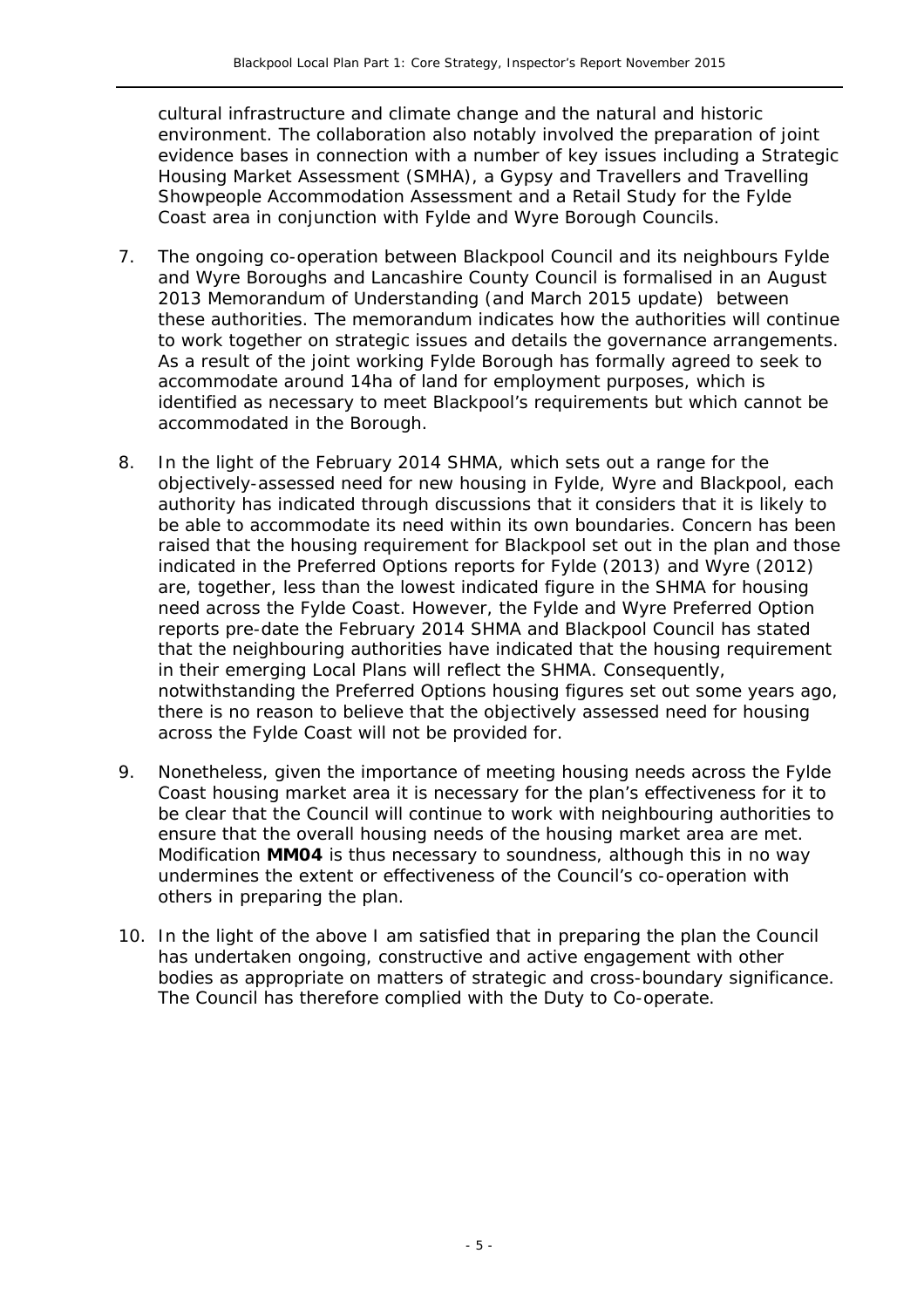### **Assessment of Soundness**

#### **Main Issues**

11. Taking account of all the representations, written evidence and the discussions that took place at the examination hearings I have identified nine main issues upon which the soundness of the Plan depends.

**Issue 1 – Is the plan, which takes the form of a Core Strategy to be supported by a yet to be prepared Site Allocations and Development Management Policies document and with a time frame of 2012– 2027, soundly based?** 

- 12. The Framework (paragraph 153) promotes the production by a local planning authority of a single local plan document, with additional development plan documents being produced only "where clearly justified". In contrast, this plan, preparation of which commenced before the publication of the Framework, takes the form of a Core Strategy to be supported by a separate Site Allocations and Development Management Policies document (SADMPD) which the *Local Development Scheme* anticipates will be adopted in June 2018.
- 13. Having regard to the Framework and the representations made on the plan, it is highly desirable for there to be adopted policies in place in Blackpool for strategic planning matters, site allocations and development management as soon as possible. It appears to me that adoption of the Local Plan Part 1 Core Strategy followed by preparation and Examination of the SADMPD to the broad timescale set out in the *Local Development Scheme* is likely to result in "full plan" coverage for the Borough more quickly than if the current Core Strategy were to be aborted and work were to then commence on the production of a single local plan document.
- 14. Whilst it is not ideal that the Core Strategy will not offer the certainty about individual housing sites which the SADMPD will eventually provide, there is no reason why housing developments which accord with the policies in the Core Strategy, and the saved ones of the 2006 Local Plan, should not come forward in advance of the adoption of the SADMPD, a matter discussed elsewhere in this report in more detail. Consequently, in these particular circumstances and at the present time, the principle of the plan taking the form of a Core Strategy is clearly justified and soundly based.
- 15. The plan has a 15 year time frame of 2012 2027 which means that it would have a post-adoption life of less than 15 years. Paragraph 157 of the Framework indicates that plans should preferably have a 15 year time horizon. However, this period is not a requirement of national policy and nor does the Framework indicate that the 15 year time horizon must be post-adoption. Whilst some of the plan's evidence base extends to 2030, other elements of it do not and it is highly likely that modifying the plan to extend its life would further delay its adoption (and potentially that of the SADMPD). Bearing in mind the emphasis in the Framework (paragraph 12) on getting up-to-date plans in place, I conclude that the benefits of getting the Core Strategy adopted as soon as possible outweigh the disadvantages of it not providing guidance for development in Blackpool for a three year period (2027-2030)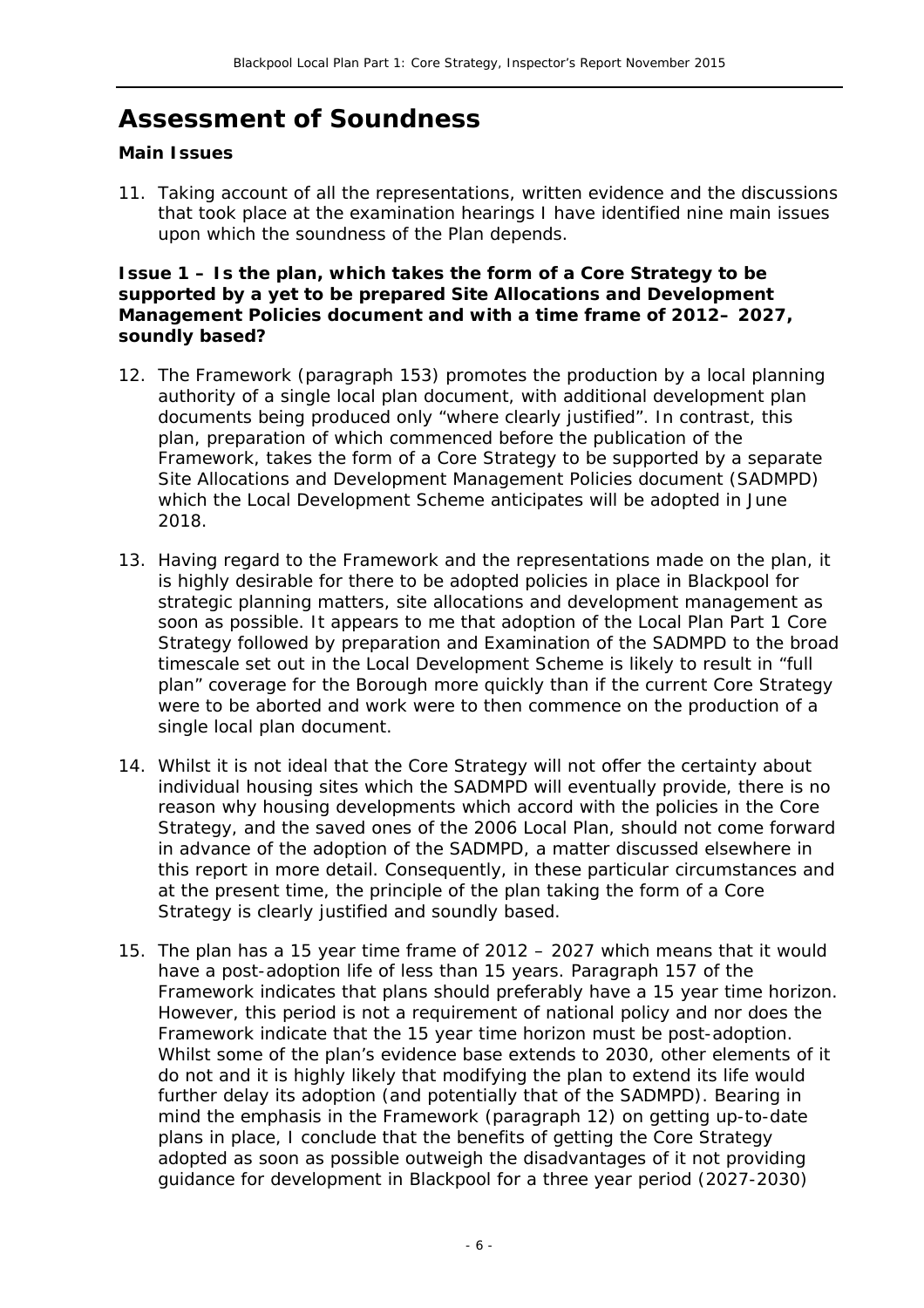twelve years from now. Consequently, in these circumstances, the plan period is also soundly based.

#### **Issue 2 –Does the plan set out a strategy for the strategic location of development and for housing, health and education which is positively prepared, justified, effective and consistent with national policy?**

#### *Strategic Location of Development*

- 16. Policy CS1 identifies that the overarching spatial focus for Blackpool is regeneration, focussed on Blackpool Town Centre, the Resort Core and neighbourhoods within inner areas, and supporting growth, to help meet housing and employment needs, in South Blackpool. In the light of all the evidence, particularly that concerning the Borough's key challenges and opportunities, the twin focus on regeneration and supporting growth is soundly based and it is not necessary for policy CS1 to address in detail every part of the Borough and/or every development likely to take place during the plan period.
- 17. Concerns that the policy (and the plan more generally) do not adequately address the need to positively encourage new housing development, and in particular "aspirational" homes, in the period until the SADMPD is adopted are considered below under the *Housing Target and Trajectory.*

#### *Objectively-Assessed Need for Housing*

- 18. The *Fylde Coast Strategic Housing Market Assessment* (SHMA) of February 2014, was prepared jointly for Blackpool, Fylde and Wyre Councils. Based on analysis of commuting and migration patterns the assessment identified the boundaries of the three authorities together as forming a relatively highly contained housing market area and there is no substantive evidence to challenge this. However, the assessment recognised that more local markets also operate within the Fylde Coast, equating more closely, although not necessarily precisely, to the boundaries of each Borough. Given this, and that local plans are being prepared for each Borough, the SHMA sets out housing requirement figures for both the Fylde Coast as a whole and individually for Blackpool, Fylde and Wyre.
- 19. In line with the *Planning Practice Guidance* (PPG), the SHMA's starting point for the assessment of housing need was sub-national population and household projections. At the time of its preparation the 2011 projections were the most recently published although, given their interim basis, the assessment used the 2010 based projections, re-based to account for the 2011 Census population data. Using the POPGROUP software model the SHMA considered six future scenarios relating to different levels of migration, economic prospects and the ability/propensity of households to form. Based on what it reasoned to be the most realistic scenarios the SHMA concluded that the objectively-assessed need for new housing for Blackpool lies between 250 and 400 dwellings per annum between 2011 and 2030.
- 20. Since the submission of the plan for Examination the 2012-based Department for Communities and Local Government (DCLG) household projections have been published and the Council commissioned evidence (Doc FEB 002, April 2015) to, in effect, update the SHMA's findings to take account of the most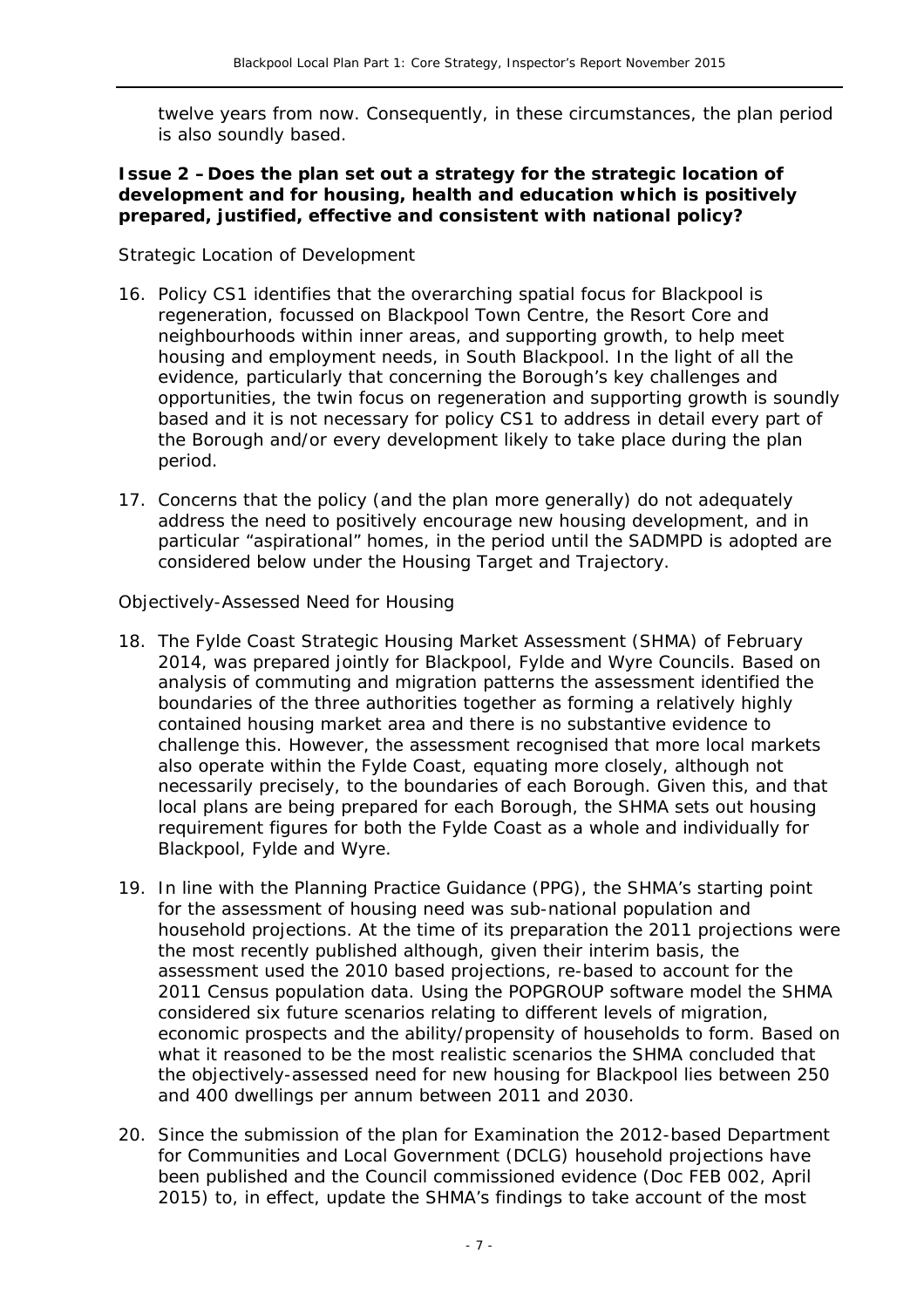recent projections. These are considered across six scenarios:

- The "benchmark" of the 2012-based Sub-National Population Projections (SNPP);
- Future migration based on the historic, 2003-2013, trend including "unattributable population change" in international migration assumptions;
- Future migration based on the historic, 2003-2013, trend excluding "unattributable population change";
- Population growth determined by the change in the number of jobs as defined by Experian 2013 employment forecasts;
- Population growth determined by the change in the number of jobs as defined by Oxford Economics employment forecasts; and
- Population growth determined by the change in the number of jobs as defined by Oxford Economics employment forecasts, also assuming that the unemployment rate decreases in the 2013-2018 period.
- 21. The annual dwelling requirement for Blackpool for the 2012-2027 plan period ranges from 146 for the 2012- based SNNP "benchmark" scenario to 410 for the Experian 2013 employment forecasts scenario.
- 22. In the light of the SHMA the plan sets an objectively assessed need for housing (and housing requirement figure) of 280 dwellings per annum (dpa) influenced primarily by the Oxford Economics employment forecasts scenario. In view of this the key issues for consideration are whether or not this figure for the objectively-assessed need for housing is soundly based having regard to the most up to date evidence, and in particular:
	- the competing Experian employment forecasts;
	- the headship rate assumed in the 2012-based household projections and whether or not household formation rates have in the past been suppressed;
	- market signals; and
	- the identified affordable housing requirement of 272 dwellings per year.
- 23. Both Experian and Oxford Economics forecast that Blackpool will perform significantly better in terms of employment during the plan period than it did in the period 2002 – 2012. Against a decline in employment of around 10% during this period Oxford Economics forecasts a much smaller decline of 1.4% during the 15 year plan period and Experian an increase of 1.2%. Although Oxford Economics forecast a small decline in employment, in the light of the significantly more negative employment trend of the ten years to 2012, which covers periods of both economic growth and recession across the country as a whole, it appears to me that both forecasts are appropriately aspirational.
- 24. Doc EB 006 analyses the realism of both forecasts by employment sector. Oxford Economics forecasts a decline in employment in public administration and defence along with a growth in arts, entertainment and wholesale and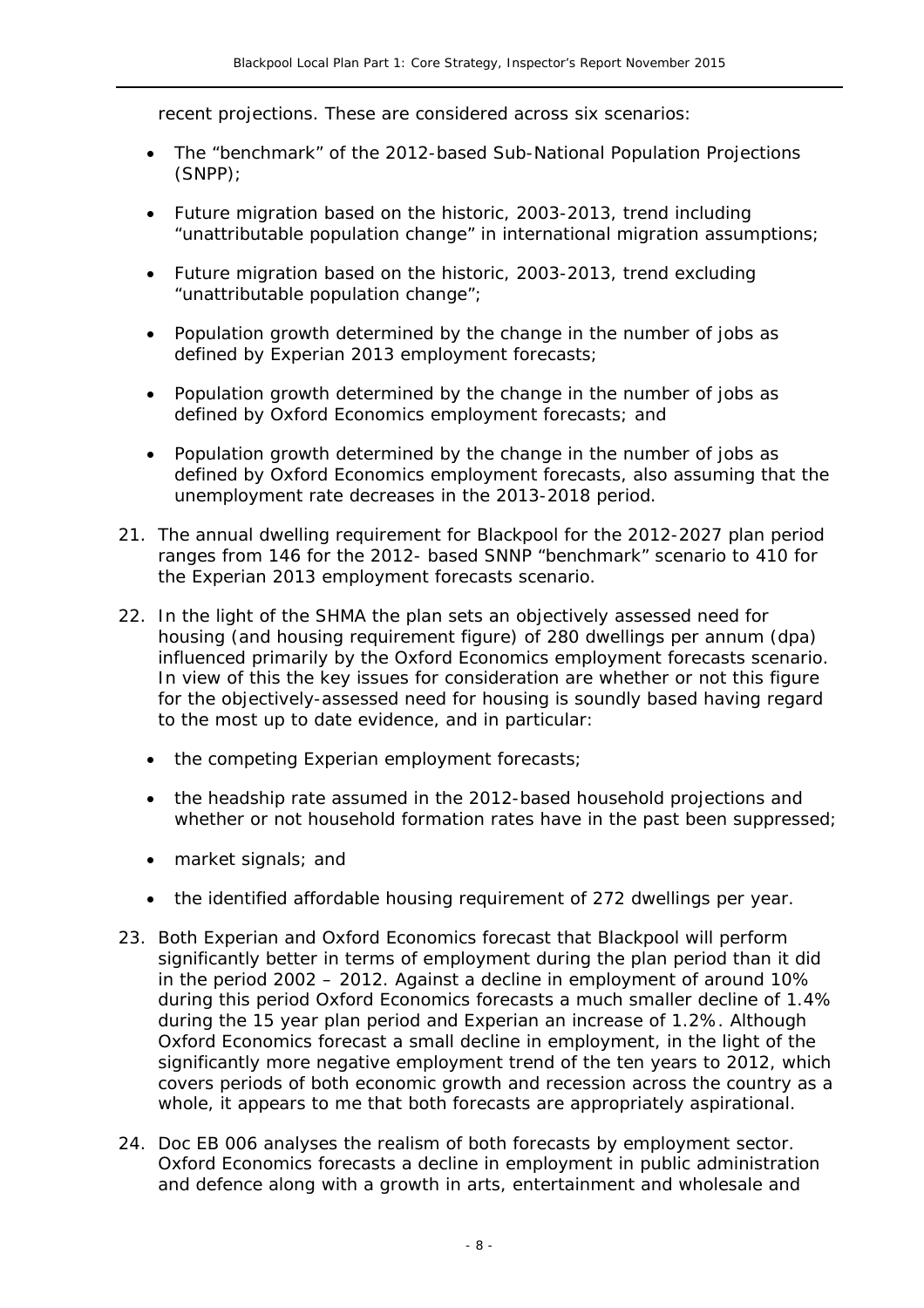retail. In contrast Experian forecasts a growth in public sector employment and a decline in retail. In the light of government policies to rebalance the economy away from the public sector and the Council's aspirations (supported by policies in the plan considered elsewhere (Issue 4)) to recapture for Blackpool retail trade currently lost to other areas, I concur with the findings of the report, and the view of the Council, that the Oxford Economics forecasts are more consistent with national and local policy expectations.

- 25. Reference is made to the proposed Enterprise Zone for Blackpool and to the Local Enterprise Partnership's (LEP's) ambitions to create 50,000 new jobs across Lancashire. However, in terms of the LEP's ambitions I have not seen evidence of firm plans, timescales and likely jobs numbers for Blackpool specifically. Moreover, whilst the Lancashire Growth Deal specifically refers to a commitment to deliver 1658 new homes in the Blackburn – Bolton railway line and M65 corridors, it makes no specific reference to an overall housing figure for Blackpool and there is nothing to suggest that the Core Strategy's 280dpa housing requirement figure would not align with the Growth Deal's commitments to "address the housing market in Blackpool" in order to support the renewal and growth of the Borough. Furthermore, it is not the case that the Experian forecasts take account of the possible Enterprise Zone and LEP's aspirations and that the Oxford Economics forecasts do not.
- 26. All in all I conclude that the Oxford Economics forecasts are the most appropriate basis on which to consider housing requirements. And, although these forecast a decline in employment over the plan period (albeit at a much lower rate than in the past), it is notable that, nonetheless, there would need to be significant levels of in-migration in to Blackpool to provide the employees needed to fill the jobs. This is primarily explained by the forecast ageing of the Borough's existing population and consequent reduction in the number of economically active residents.
- 27. Based on the Oxford Economic Scenario the SHMA forecasted a requirement of 281 dpa for the 2012-2027 plan period. This figure assumed that the headship rate was the average of those indicated in the 2008-based and 2011-based household projections. The comparable figure on the 2012-based household forecasts is 324 dpa, the difference primarily resulting from the higher headship (household formation) rate assumed in the 2012-based projections. In principle it makes sense to base housing requirements on the most up to date evidence on household formation rates.
- 28. However, the Doc FEB 002 "update" of the SHMA also analyses the impact of reducing unemployment in the Borough. The 324 dpa figure assumes that the average recession period (2008-13) unemployment rate for Blackpool of 8.2% would continue throughout the plan period to 2027. Based on the alternative assumption that the unemployment rate will fall incrementally to the prerecession (2004-2007) average of 6% in the period to 2018, and then remain unchanged for the rest of the plan period, the comparable housing requirement figure is 223 dpa. It appears to me to be both highly likely and desirable that some of the new jobs created in Blackpool during the plan period (as forecast by Oxford Economics) would be taken by currently unemployed residents of the Borough rather than entirely by people moving into the town.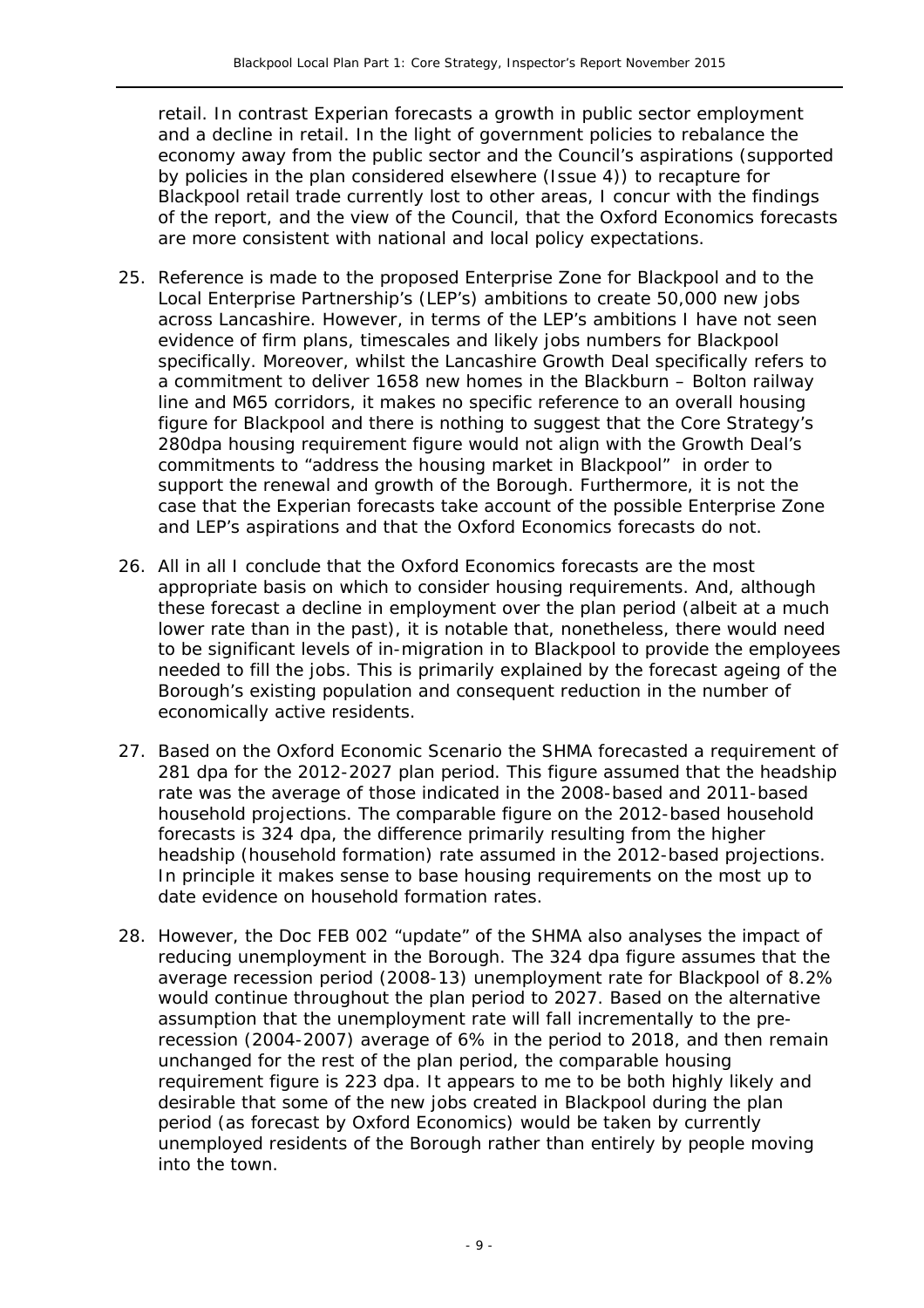- 29. In line with the DCLG's *Planning Practice Guidance* (PPG) consideration has also been given to whether or not past household formation rates, reflected in the household projections, were suppressed by a lack of available housing. The SHMA identifies that between 2001 and 2011 an average of 43 new households a year were formed in Blackpool whilst, on average, 255 net new dwellings were delivered in the same period. Moreover, the dwelling vacancy rate increased from 5% in 2001 to 7.2% in 2011. The Council contends that this indicates that household formation rates have not been constrained by a lack of available housing in the Borough. However, the Council notes that the vacant properties are concentrated in inner areas and are likely to be privaterented, older accommodation in poor condition.
- 30. Consequently, it may well be the case that potential (or "concealed") households, in the market for owner-occupied housing in outer areas, were constrained from forming by a lack of available accommodation of this type. Indeed, the proportion of all families which are "concealed" in Blackpool, at 1.86%, is higher than the North West average (1.62%) and about the same as for England as a whole (1.85%). Moreover, the proportion of overcrowded households in Blackpool (3.3%), although below the England average, is significantly higher than the figure for Fylde Coast (2.5%). In the light of the PPG guidance this would imply a higher objectively-assessed need (OAN) than the 223 dpa figure referred to above.
- 31. Consideration of market signals has been formalised by the Council in its May 2015 *Blackpool Market Signals Report*. This shows that median house prices in the Borough fell significantly between 2007 and 2012 and that they are currently only 77% of their 2005 value, in comparison with 91% in Lancashire as a whole and 112% in England and Wales. Moreover, in the year to March 2015 Blackpool had the second lowest increase in house prices of the 64 largest urban areas in the UK. The report also demonstrates that rents in Blackpool are significantly below the England average, at or slightly below the North West average and were unchanged in cost between 2012/13 and 2013/14 in comparison with an England-wide increase of 3.33% (lower quartile) and 1.71% (median). In terms of affordability the ratio of lower quartile house price to earnings has fallen from a high point of around 6.75 in 2007 to approximately 4.6 in 2013. This latter figure compares with around 5.0 for Lancashire as a whole and approximately 6.5 for England. I concur with the Council that this evidence, together with the other analysis set out in the *Blackpool Market Signals Report*, does not demonstrate a need to adjust the objectively-assessed need for housing to reflect market signals.
- 32. Following the definitions and method of calculation set out in the PPG, the SHMA (November 2014 Addendum) identifies a net affordable housing need of 272 dwellings a year, comprising a backlog of approximately 170 dpa and new need of around 100 dpa. Based on the Council's proposed target of 30% of new dwellings to be affordable this would require a minimum of around 900 new dwellings a year to be delivered in total to achieve the required number of affordable homes. In reality, bearing in mind that on viability grounds plan policy CS14 excludes inner area housing developments from the 30% requirement, to deliver 272 affordable homes a year would require more than 900 dwellings in total to be constructed each year. The Council considers this to be completely unrealistic, bearing in mind that in the last 25 years or so the highest ever number of dwellings constructed in a year was 484 in 1997/98.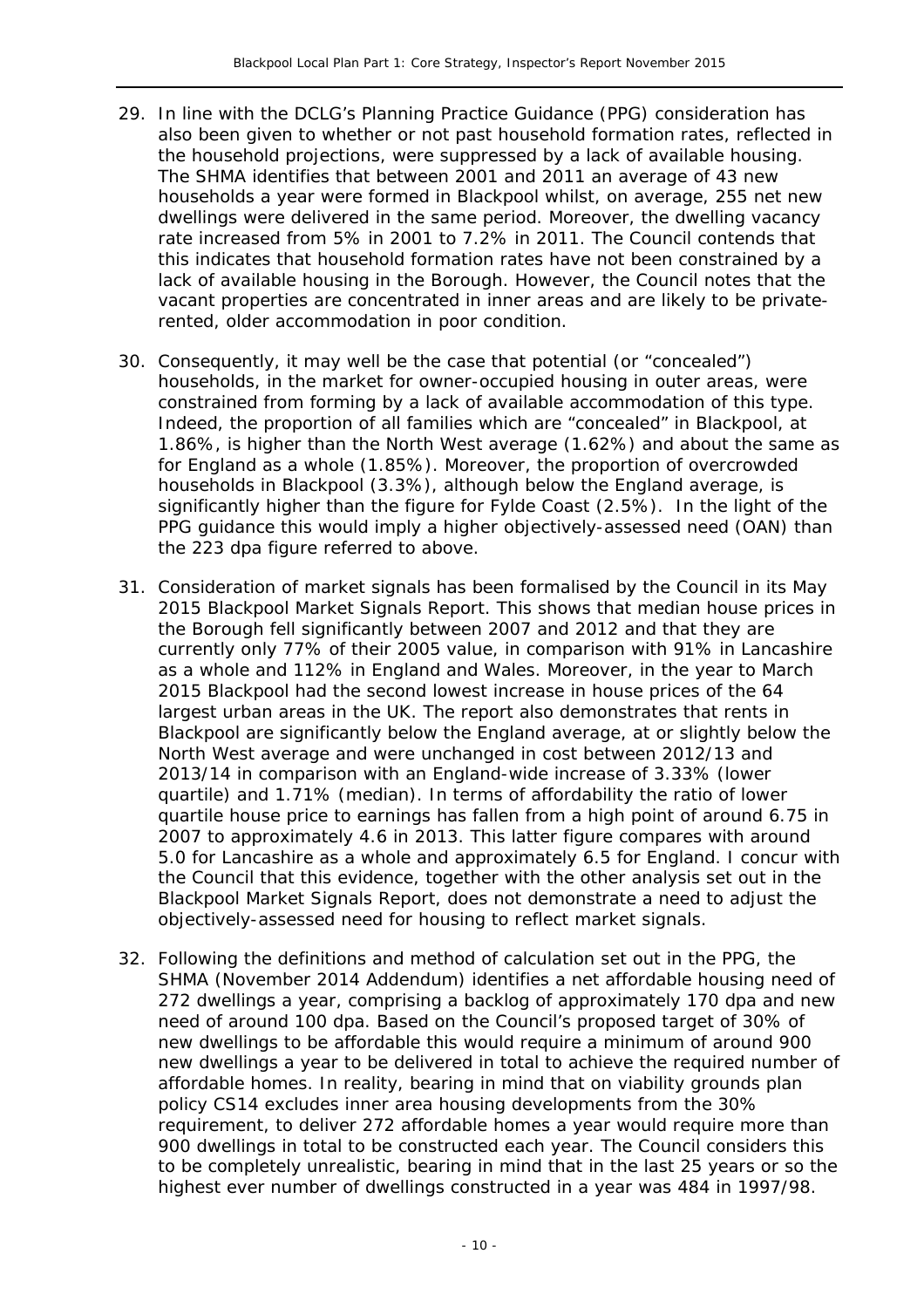Nobody has contended otherwise.

- 33. I have carefully considered the argument that the OAN should be set at a level which would at least enable the forecast new affordable housing need (around 100 dpa) to be provided for. Whilst this would imply an OAN of at least 300 dpa it is not possible to determine exactly what the figure would need to be as it would depend on the balance of housing delivery in inner areas, where affordable housing will not be required, and outer areas where it will be and also the Council's success in achieving at or near 30% of outer area dwellings as affordable accommodation in the light of the "subject to viability" clause of plan policy CS14. Indeed, it appears to me that the delivery of affordable housing will as much, if not more, depend on the success of this policy as on the total number of houses delivered. Moreover, noting the PPG's advice that an increase in the supply of housing can reduce land prices, and in the context of Blackpool's fragile housing market, there is the potential for a supply of housing land in excess of that required to meet demographic and economic needs resulting in land and house values which in many cases would not support 30% affordable housing delivery. In the light of this there is no convincing evidence to justify increasing OAN to reflect identified affordable housing needs.
- 34. It is the case that the private rented sector currently plays a significant role in Blackpool in providing homes for those in need of affordable housing. Indeed, it is stated that the majority of in-migration into the Borough in many years in the 2000s was by housing benefit claimants from other areas of the region and country, specifically attracted to Blackpool by the availability of relatively low cost private rented accommodation, much of it converted from hotels and guest houses. Whilst it may not fully meet their needs in reality this accommodation will continue to provide homes for these people and, through plan policy CS12, the Council is seeking to achieve neighbourhood regeneration to improve the quality of the private rented housing stock.
- 35. In summary the Council contends that the objectively-assessed need for housing in Blackpool is 280 dpa [paragraph 22 above], which is more than 90% higher than the "starting point" figure of 146 dpa implied by the most recent (2012-based) SNPP and SNHP [paragraph 21 above]. However, in determining the requirement for new housing, it makes sense to give significant weight to future economic forecasts and I concur with the Council that the Oxford Economics employment forecast is appropriately aspirational and is more realistic than the competing one [paragraph 24 above]. Aligned with the increased labour requirement resulting from this forecast it is also eminently sensible to plan on the basis that unemployment will gradually fall to the pre-recession average for Blackpool rather than remain at a recessionary period high of 8.2% for the plan period [paragraph 28 above]. Taking account of this would imply an objectively-assessed need of 223 dpa [paragraph 28 above].
- 36. Whilst market signals do not imply the need to adjust this figure it is notable that the proportion of concealed households in the Borough is above the regional average and is very slightly higher than the national figure. Moreover, notwithstanding the increase in the proportion of vacant properties in recent years, concern has been expressed about a lack of owner-occupied dwellings in outer areas constraining the formation of some households and there is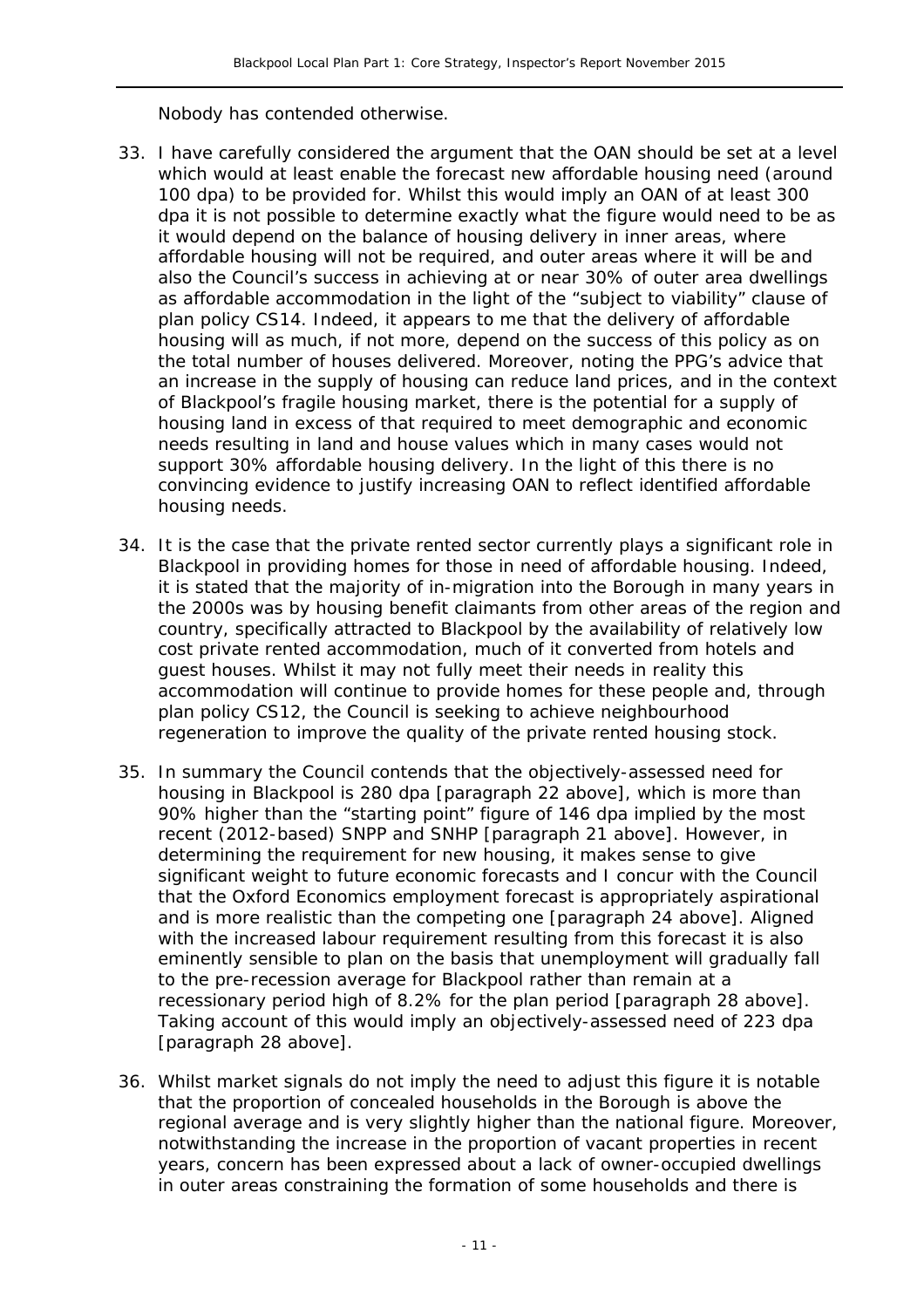some evidence of a problem of overcrowded households in Blackpool. Whilst there is not the evidence to determine precisely how the OAN should be adjusted to reflect this, the Council's figure of 280 is some 25% higher than the implied objectively-assessed need figure of 223 dpa, referred to above. I am satisfied that this is a proportionate increase to reflect any suppression of household formation rates and overcrowding. There is no convincing evidence to justify further increasing the figure in order to meet identified affordable housing needs.

37. In conclusion, therefore, 280dpa (4,200 dwellings across the plan period) is a soundly based figure for the objectively-assessed need for housing in Blackpool.

#### *Housing Target and Trajectory*

-

- 38. In the light of the objectively-assessed need of 280 dpa, policy CS2 states that provision will be made for 4200 new homes in Blackpool during the plan period – ie it is intended that the housing requirement figure will deliver the full, objectively-assessed need for housing.
- 39. Between 1991 and 2013 an average of 267 dpa were delivered in the Borough and in the context of this it has been suggested that a 280dpa target would not represent a positively prepared plan nor be the significant boost in the supply of housing which the Framework indicates is needed. However, paragraph 47, states "to boost significantly the supply of housing local planning authorities should… ensure that their Local Plan meets the full objectively assessed needs for market and affordable housing". The plan seeks to meet the OAN for Blackpool and thus accords with the Framework in this respect.<sup>1</sup> The Framework does not indicate that boosting housing supply necessarily requires an increase in housing delivery in every local authority area in the country and, in any case, 280dpa would represent an around 60% increase on the average new dwelling construction of 176 dpa in the period 2008/09 – 2012/13. Although the target would be less than set for Blackpool in the Regional Spatial Strategy for the North West, that document has been revoked, its evidence base pre-dated that prepared for this plan and I understand that it was based on policy objectives and circumstances which are no longer relevant.
- 40. Concern is expressed that the 280 dpa requirement is towards the bottom of the 250 – 400 dpa objectively-assessed need range indicated in the 2014 SHMA. However, the comparable range indicated in the Doc FEB 002 SHMA update (reflecting the 2012-based household forecasts) is 146 – 410 dpa. The 280 dpa requirement is slightly above the mid-point of this range.
- 41. With regard to paragraph 5.7 of the plan concern is raised that the Council is actively seeking to stem the trend of in-migration to Blackpool of housing benefit claimants. As discussed at the hearings this is not the case. Whilst the creation of more balanced communities in the Borough, particularly in the inner areas, is a priority, in reality the Council could do little to prevent inmigration of housing benefit claimants if the housing which has traditionally

<sup>&</sup>lt;sup>1</sup> As detailed in paragraph 32 whatever the total housing requirement figure for Blackpool it is not realistic to deliver the full affordable housing requirement in line with the Framework's definition of such accommodation.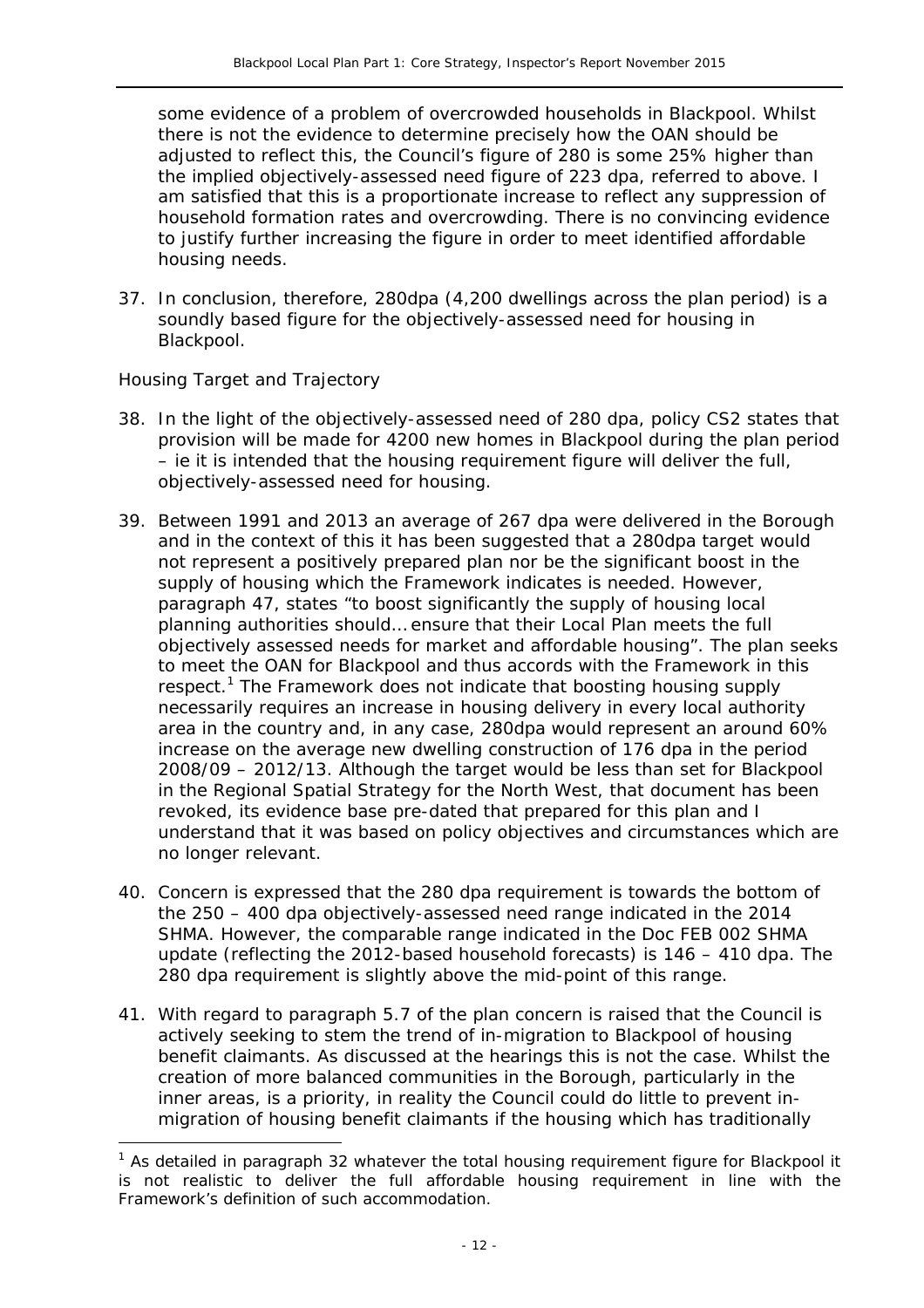attracted such migrants continues to be available. However, the housing requirement figure is based on the assumption of greater in-migration of workers than in the past and, thus, the proportion of in-migrants claiming housing benefit is likely to fall. Whilst not a matter that goes to soundness the Council has proposed an "additional" modification to para 5.7 to address any misunderstanding in connection with this matter.

- 42. Policy CS2 indicates that the required new homes will be located on sites identified through policy CS25 at South Blackpool, other sites in the existing built-up area, to be identified, and windfall sites. The Council's *Strategic Housing Land Availability Assessment* (SHLAA) (published June 2014) identifies that there are suitable and deliverable sites to accommodate 3,979 new dwellings and that a further 1400 new dwellings are forecast to be delivered on windfall sites. In addition 128 dwellings were completed in 2012/13, the first year of the plan period. The majority of windfall site developments are anticipated to be conversions (notably of hotels and guest houses) in the inner areas and the Council is encouraging such schemes in appropriate circumstances as part its regeneration strategy. Given this, the availability of such premises in Blackpool and the evidence of windfall housing development at around 100 dpa in recent years, there is compelling evidence that windfalls will continue to provide a reliable source of housing land supply during the plan period. I have seen nothing to suggest that the SHLAA's assessment of land supply is unrealistic or that, two specific sites aside considered in Issues 3 and 5, it excludes sites which would be suitable for housing.
- 43. Together the SHLAA sites, windfall sites and existing plan period completions would provide land for a total of 5379 dwellings, around 30% more than the 4200 plan period requirement. Paragraph 5.13 of the plan notes that, given Blackpool's difficult housing market and the risks in delivering more challenging sites, this "buffer" will provide flexibility should some sites not come forward as anticipated.
- 44. This buffer is clearly likely to be important in ensuring that the housing requirement in Blackpool is delivered. However, whilst it emerged in evidence submitted during the Examination that the majority of housing will be on sites to be identified in the forthcoming Site Allocations (SADMPD) document, this is not entirely clear from policy CS2 or its supporting text. Nor is it clear how the buffer will feature in the SADMPD or, until this document is adopted, on what basis housing developments will be encouraged/determined. To ensure that the plan is effective, and to provide appropriate clarity for developers, **MM02**, **MM03** and **MM05** are therefore necessary. I have slightly amended the wording of MM03, in the light of consultation responses, to make clear that a buffer of sites allocated in the SADMPD is "likely to be necessary".
- 45. However, given that circumstances can change and that it cannot be absolutely guaranteed that there will be sufficient suitable and deliverable housing sites to provide such a buffer in the SADMPD, it is not appropriate to state that a buffer "will" be provided. Furthermore, in the light of these modifications, the suggested addition to policy CS2/its supporting text, concerning support for SHLAA sites which fulfil the other policy requirements of the plan, is not necessary to soundness and, indeed, could inappropriately imply that, in advance of the adoption of the SADMPD, only sites identified in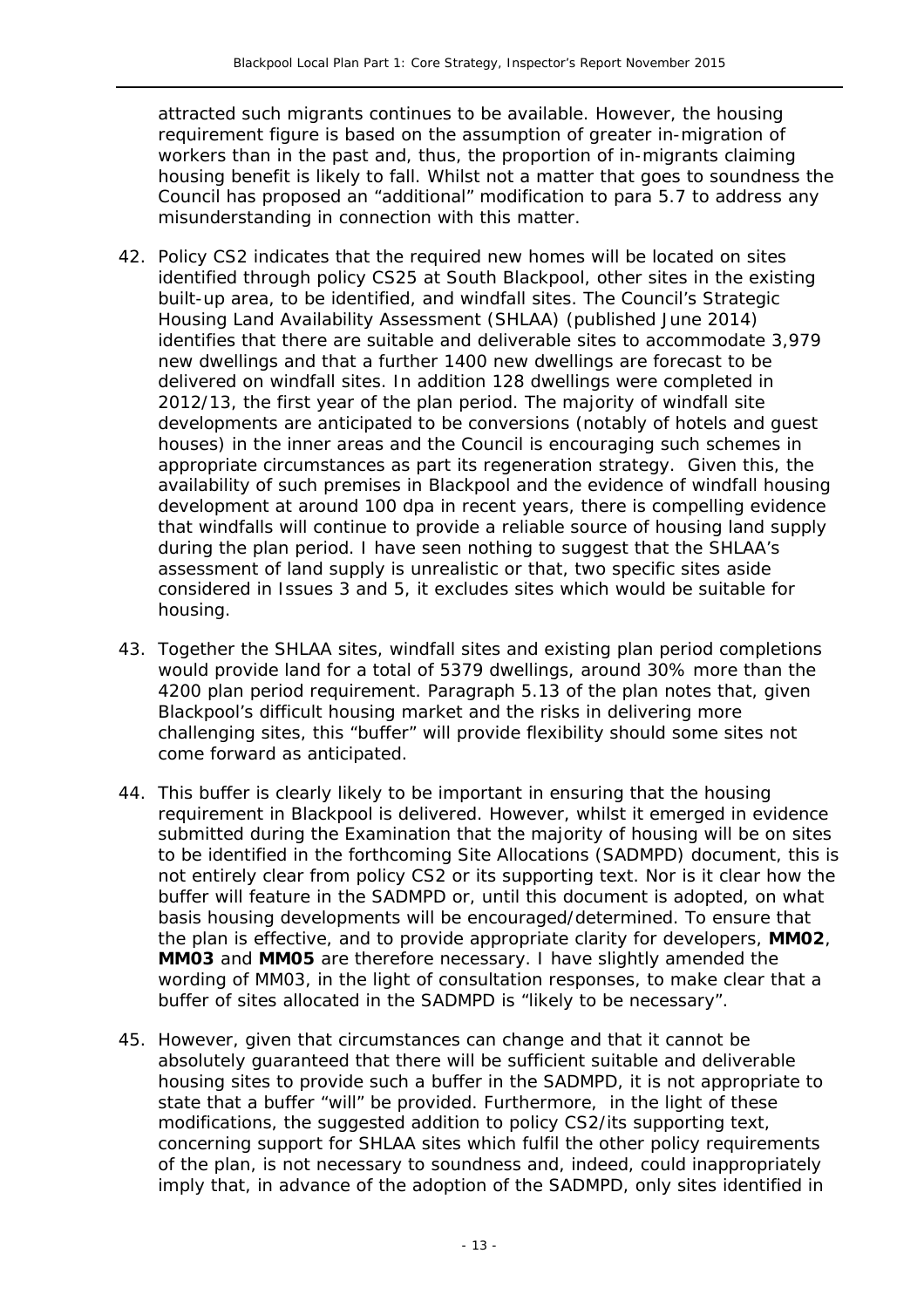the SHLAA would be permitted.

- 46. Policy CS2 states that provision will be made for "around" 4200 new homes. This lacks clarity and could result in less than the objectively-assessed need for housing being delivered. **MM01**, which deletes the word "around", is therefore needed in the interests of effectiveness and the plan's soundness. In the light of consultation responses and to further ensure clarity (in the context of anticipated demolition of housing taking place in Blackpool) MM01 includes "net" after the 4,200 figure. However, notwithstanding that such wording is used in a number of adopted plans, it is not necessary for the policy to state that provision will be made for "at least" 4200 homes. As already mentioned the Framework is clear that to be positively prepared and to boost significantly the supply of housing local plans should meet the full objectively-assessed needs for housing and policy CS2 (as proposed to be modified) would do that. There is nothing in national policy which indicates that, against their wishes, authorities should provide for more housing than is needed. That said, the 4200 dwellings figure is not a "ceiling" and the plan would not prevent more than 4200 dwellings coming forward if, in the light of the plan's policies (and other saved policies), this is shown to be sustainable.
- 47. Representations suggest that the plan gives insufficient emphasis to the need for "aspirational" homes, particularly for families, at the expense of inner area regeneration. However, this is not the case: paragraph 2.37 identifies a limited choice of family housing as an overarching issue and a number of the plan's 21 objectives relate to the provision of a choice of quality homes. More than 60% of the SHLAA sites identified in the five year supply of housing land (see below) are located in the Borough's outer, as opposed to inner, areas and policy CS13 sets bedroom number requirements to rebalance the housing stock to offer more family homes.
- 48. Paragraphs 5.19 5.21 of the plan indicate that within the overall average housing requirement of 280 dpa, the target will be 250 dpa in 2012-2017, 280 dpa in 2017-2022 and 310 dpa in 2022-2027. Whilst concern has been raised at this, there is nothing in national policy to indicate that such a phased approach to housing delivery is inappropriate. Indeed, paragraph 47 of the Framework requires local authority to illustrate the expected rate of housing delivery though a housing trajectory. There would be little point in this requirement if authorities were obliged to seek to deliver housing at a consistent rate throughout the plan period.
- 49. Two factors justify the phased approach to housing delivery in Blackpool. The housing requirement is substantially higher than the 2012-based household forecast "starting point" primarily reflecting Oxford Economics' employment projection. However paragraph 4.5.1 of Doc EB 006 demonstrates that, within the context of an overall average plan period housing requirement of around 280 dpa the economic forecasts result in a much lower requirement (72dpa) for the first five years, with consequentially higher requirements in later years. Given that delivery has significantly exceeded 72dpa in recent years there would be little point in "artificially" reducing it to this arguably extreme low level to precisely match the economic forecasts. However, the evidence does indicate that there is not the need for housing provision in the early years of the plan period to be as high as in the later years. Moreover, the plan's phasing of housing delivery provides for housing being delivered ahead of the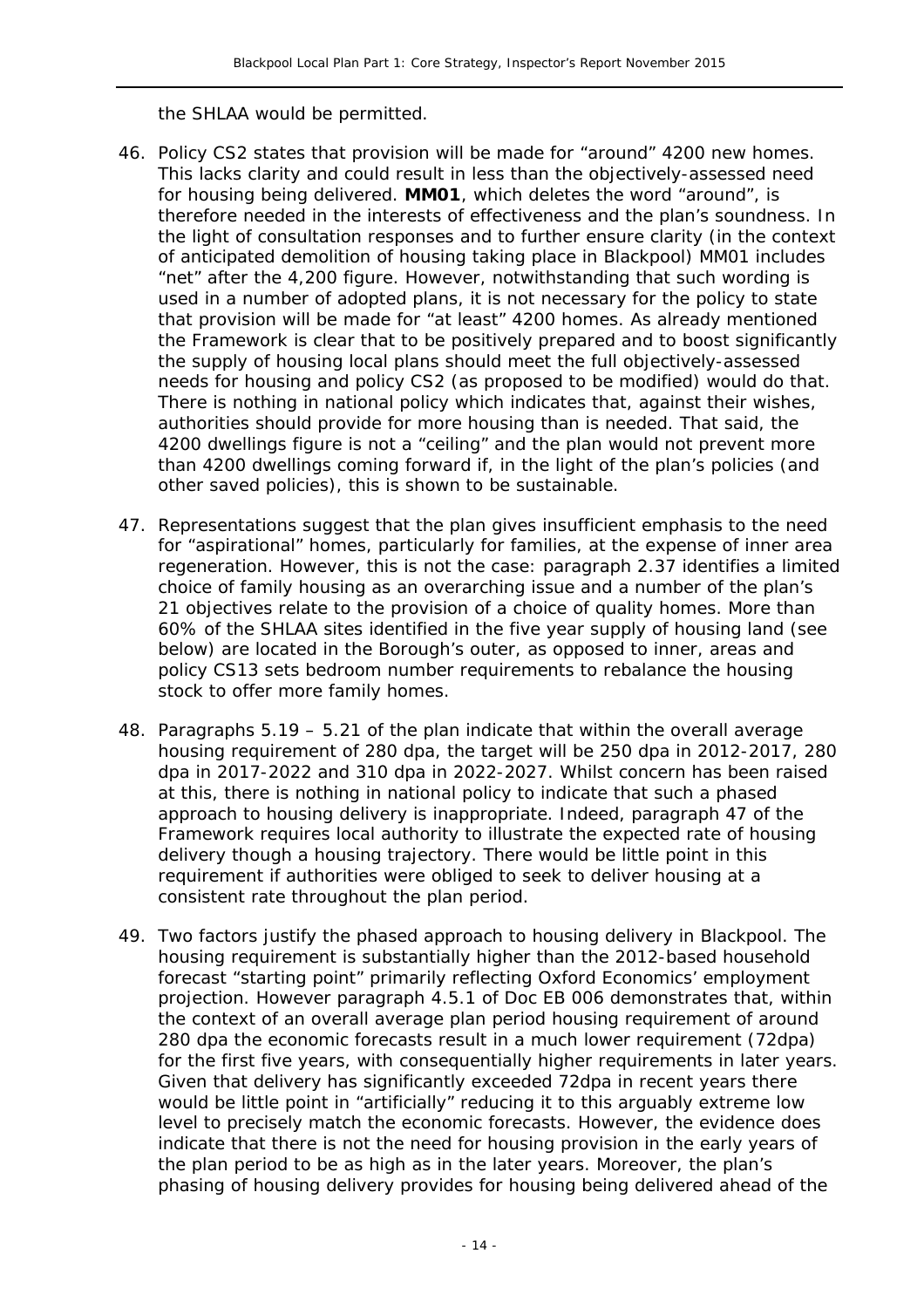requirements indicated in Doc EB 006 throughout the plan period.

50. Secondly, given that in the last three years (ie 2012/13 – 2014/15, the first three years of the plan period) delivery averaged 109 dpa, it is unrealistic to expect that 280 dpa will be completed in the next two years. Notwithstanding the desirability of delivering more housing as quickly as possible, it is in nobody's interests to set a short term target which almost certainly would not be met. Consequently, the phased approach to housing delivery set out in the plan is soundly based.

#### *Five Year Supply of Deliverable Housing Land*

- 51. Doc EL1.004 sets out the position concerning the five year supply of housing land as of 1 April 2015 (updating figures in other evidence, notably Doc EB 003, *Blackpool's Housing Requirement: Technical Paper*). This indicates that there are sites which could deliver 2063 dwellings in the five years to March 2020, 1221 of which have full or outline planning permission. Concern is expressed at the reliance on sites yet to secure planning permission and the potential for not all those sites with planning permission to come forward. However, there is no detailed evidence to contradict the site by site analysis provided by the Council in support of its supply figure. Moreover, the figure represents the total number of dwellings which are capable of coming forward in the next five years (ie the deliverable supply) and it is not necessarily the case that they will all come forward.
- 52. Accounting for the shortfall in delivery in the first three years of the plan period and applying a 20% buffer to reflect persistent under-delivery in the past, the analysis demonstrates that there is currently a 5.7 years supply of deliverable housing land. This assumes that the shortfall in supply in the first three years is made up throughout the rest of the plan period rather than in the next five years. Whilst concern has been raised at this, and it is pointed out that the PPG advises that local authorities should aim to deal with any undersupply in the first five years of plan period where possible, there is nothing in national policy to indicate that this is an absolute requirement. Moreover, as indicated above, the Oxford Economics economic forecasts, on which the housing requirement figure is primarily based, implies a housing requirement of 72 dpa in the early years of the plan period – a much lower figure than the 280 dpa plan period average housing requirement. This reinforces the appropriateness of "catching up" in full on early years' delivery below the 250 dpa target (above the 72dpa figure) over a longer period than the next five years.
- 53. Representations suggest that the Council should seek to implement more positive actions through the plan and bring forward viable sites to ensure that a five year supply can be achieved. However, the Mythop Road and Co-op Sports Club and Field sites aside, there are no suggestions of any specific sites, beyond those already included in the five year supply analysis, which could deliver housing in Blackpool or, having regard to the Duty to Cooperate, in neighbouring districts for the Borough, in the next five years. As detailed in Issue 3 the plan appropriately provides for housing coming forward at Mythop Road as enabling development for an employment scheme. Moreover, bearing in mind the likely modest scale of possible housing development on the Co-op Sports Club and Fields site, as discussed in Issue 5, there is no compelling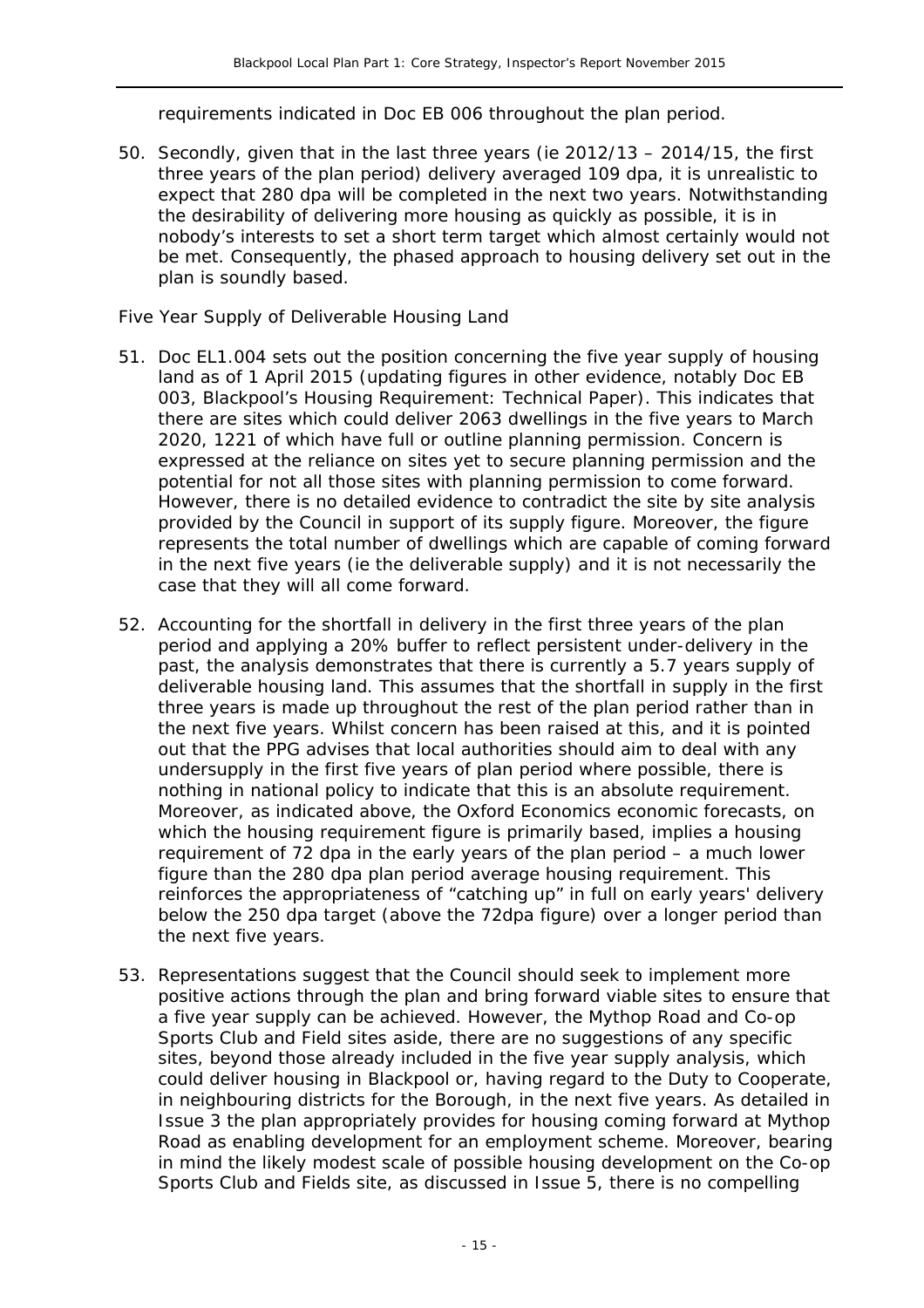reason why the Core Strategy should specifically seek to bring forward this site for housing.

#### *Affordable housing, meeting the housing needs of gypsies and travellers and housing standards*

- 54. Policy CS14 sets out the requirement that, other than in the defined inner areas, housing developments will be required to provide 30% affordable housing on sites of 15 dwellings or more. On sites of less than 15 dwellings a contribution will be sought to off-site provision in line with the *Affordable Housing Supplementary Planning Document*. The policy also indicates that where the requirements are robustly demonstrated to render a development unviable an alternative level of provision may be negotiated.
- 55. The 30% affordable housing requirement reflects the findings of the *Blackpool Local Plan and CIL Viability Study Report*, which demonstrates that most inner area housing schemes are unlikely to be able to viably provide for affordable housing. In contrast, it shows that around two-thirds of the assessed outer area housing schemes could viably provide affordable housing at or very near the 30% level and that the majority of the other third could viably make some affordable housing contribution. In the light of this the policy's requirement for only outer area housing schemes to contribute towards affordable housing at a 30% rate, subject to negotiation where specific viability constraints exist, is justified and soundly based.
- 56. However, it is not appropriate for the policy to refer to 30% as a "minimum" requirement (and at the hearings the Council indicated that this had not been the intention of the policy) and thus **MM17** which removes this word is necessary for the policy to be justified. In the interests of clarity, and thus effectiveness, **MM18** updates the policy's supporting text in relation to the affordable housing requirement. A reference to Vacant Building Credits, a detailed aspect of the application of affordable housing requirements, is not necessary to the soundness of the plan.
- 57. Policy CS12 is a positively prepared policy seeking to create more sustainable communities within the Borough particularly within the inner areas and outer estate priority neighbourhoods. However **MM13**, slightly reworded from that consulted upon in the light of comments by Historic England, is necessary for the policy to be effective and accord with national policy.
- 58. Policies CS10 and CS13 concern, amongst other things, standards for new housing and **MM12**, **MM15** and **MM16** are necessary to ensure that the policies, and supporting text, are consistent with the recent changes to government policy in this respect. MM16 has been revised in the light of consultation responses and the Council's acceptance that there is not currently the evidence to justify space standards for new-build housing. However, in terms of conversion of existing buildings the Council's *New Homes from Old Places* Supplementary Planning Document (SPD) provides the evidence to justify space standards for residential conversions and the viability assessment of the Core Strategy (see Issue 9) indicates that these would not threaten scheme viability. Whilst the SPD sets more stringent requirements than the nationally prescribed Technical Housing Standards Space Standards, MM16 (as amended) explains the Council's intention to appropriately replace the SPD's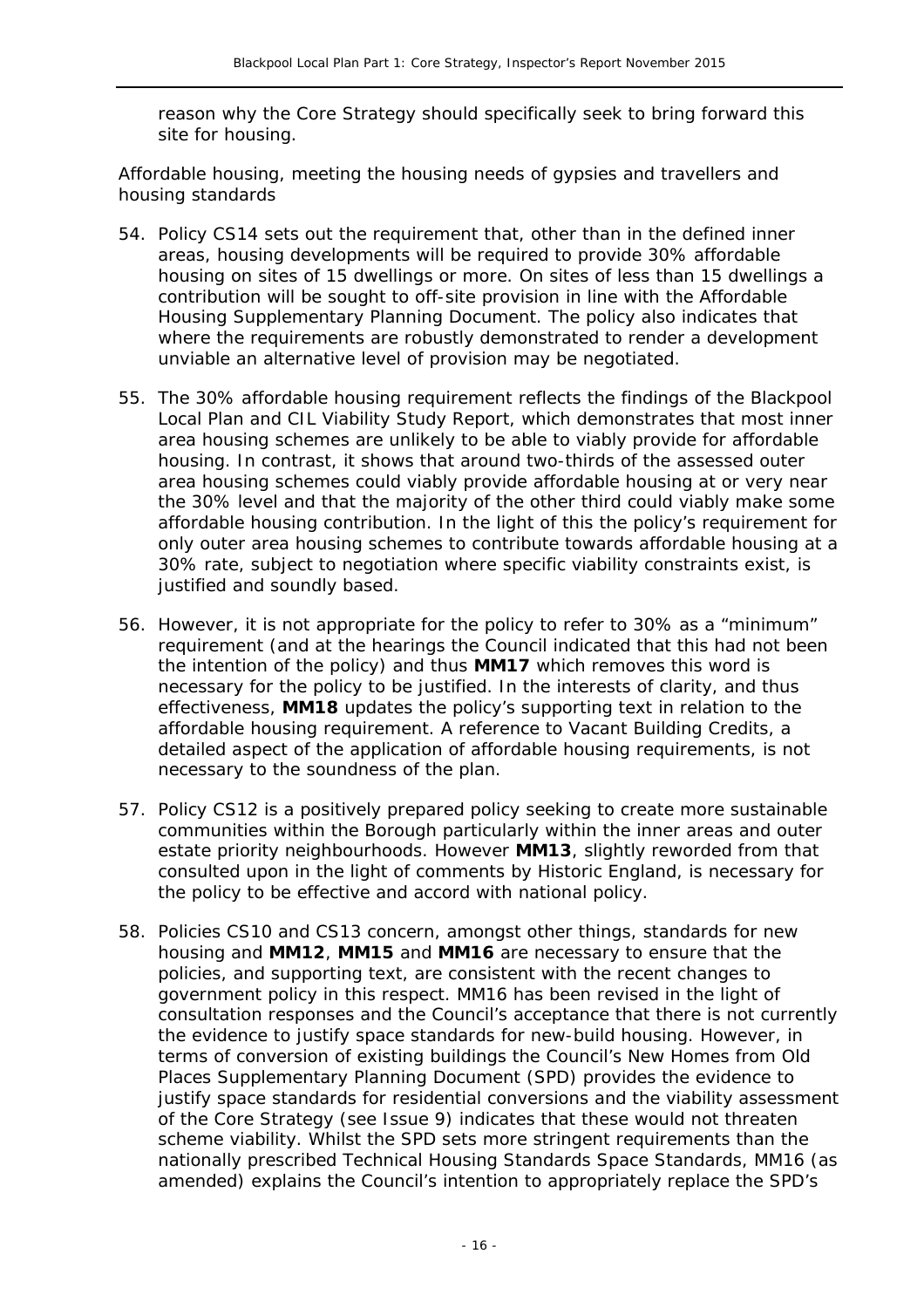space standards with those of the nationally prescribed standards.

- 59. In line with paragraph 50 of the Framework policy CS13 also sets out requirements concerning dwelling sizes, in terms of the number of bedrooms, in order to help achieved balanced and mixed communities. However, to be effective, the policy needs to be more flexible and to reflect viability constraints, akin to policy CS14 concerning affordable housing. **MM14** is thus necessary to the soundness of the plan.
- 60. The Council jointly commissioned an updated assessment of needs for sites for gypsies, travellers and travelling showpeople with Fylde and Wyre Boroughs. The relevant report was published following the finalisation of the Submission Plan and thus policy CS16 indicates that a target for new permanent and transit pitches and plots will be set in the Local Plan Part 2: Site Allocations and Development Management document. Consistent with national policy (*Planning policy for traveller sites, March 2012)* CS16 sets out criteria against which allocations for plots and pitches, and any applications which may come forward in the meantime, will be assessed. The updated assessment is now complete and the Council, jointly with the neighbouring authorities, is currently undertaking a "Call for Sites" exercise. The Council contends that it is not appropriate to set a target for plots and pitches until this exercise is complete, bearing in mind the requirements of the Duty to Co-operate if one or more of the authorities are unable to accommodate the identified needs. In the absence of any arguments to the contrary this is a soundly based approach.

#### *Health and Education*

- 61. Policy CS15 supports development which encourages healthy lifestyles and which enables the provision of high quality education facilities. It also indicates that, where a development will impact on the capacity of existing healthcare and/or education provision, contributions will be sought towards the provision of the necessary capacity. In the light of section 8 (Promoting healthy communities) of the Framework, policy CS15 is positively prepared, justified and effective.
- 62. In conclusion, subject to the recommended modifications **MM01– MM03**, **MM05** and **MM12 – MM18**, the policies in respect of the strategic location of development and for housing, health and education are positively prepared, justified, effective and consistent with national policy. They thus provide a sound basis for managing development in Blackpool.

#### **Issue 3 – Does the plan set out a strategy for economic development and employment land which is positively prepared, justified, effective and consistent with national policy?**

63. Policy CS3 seeks to strengthen the local economy by safeguarding around 180ha of existing employment land, promoting office development in Blackpool Town Centre and promoting for employment purposes additional land in South Blackpool. The policy reflects the findings of the *2013 Blackpool Employment Land Study* which recommended projecting forward the average historic employment land take-up rate of 1.75ha per year and including a 20% flexibility allowance. This equates to a 31.5ha requirement for additional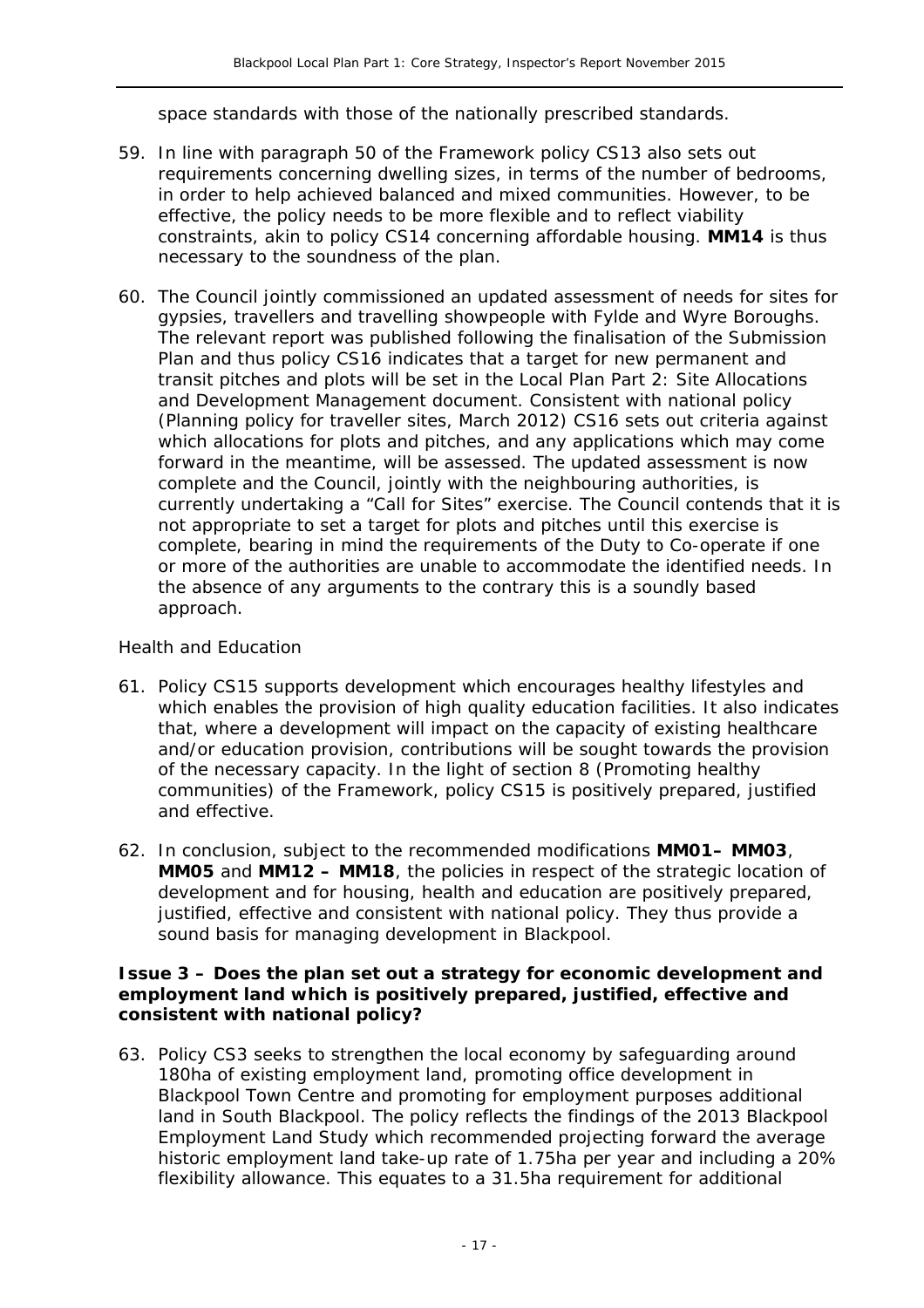employment land during the plan period. Whilst there are a number of alternative possible methods of determining the requirement for employment land there is nothing to suggest that for Blackpool this approach is not positively prepared, justified and otherwise soundly based.

- 64. It has been argued that an increase in the supply of employment land is inconsistent with the Oxford Economics' forecast of a small decline in employment on which the housing requirement has been primarily based. However, this misunderstands the fact that although in recent years there was a much bigger decline in employment in the Borough than is forecast for the plan period, the take-up of new land for employment purposes nonetheless averaged 1.75ha per year. This is likely to be explained by some businesses not necessarily making the most efficient use of their land and new/expanding businesses having different land/locational requirements to declining old ones.
- 65. At July 2012 the baseline supply of realistic and available employment land was 17.8ha, indicating a shortfall in supply of 13.7ha. The Council indicates that, due to the intensely developed nature of Blackpool and its tightly constrained boundary, it is not feasible to meet this requirement within the Borough. Through joint working Fylde Borough Council has agreed to provide for around 14ha of employment land to address the shortfall in Blackpool and this is confirmed by that Council in a letter dated 8 December 2014 (DC 001). Whilst Fylde cannot currently indicate precisely where in its Borough this land will be located, at the hearings Blackpool Council stated that the soundness of this plan does not depend on its exact location within Fylde, and there is nothing to indicate otherwise.
- 66. It has been argued that policy CS3 is inconsistent with paragraphs 22 and 51 of the Framework in that the policy itself does not deal with alternative uses for existing employment sites for which there is no reasonable prospect of their being used for employment. However, in accordance with paragraph 22 of the Framework, the Borough's employment sites have been recently reviewed for their ongoing suitability through the *Blackpool Employment Land Study* and, the NS&I site at Mythop Road aside, there is no suggestion that its findings are incorrect or unrealistic. Moreover, whilst policy CS3 does not repeat national policy in terms of alternative uses for employment sites, neither does it conflict with it, nor does it suggest that national policy should not be applied in the determination of planning applications. However, the policy's supporting text (paragraph 5.35) suggests that acceptable alternative uses on employment sites might be more restricted than national policy indicates and, consequently, **MM06** is needed to ensure consistency with national policy.
- 67. Submissions have been made that the NS&I site at Mythop Road has limited potential as an employment site in its entirety and that housing development on part of the site would enable viable redevelopment of the rest of it for modern employment purposes. The Council has indicated that, in principle, such a form of development may be appropriate at this location in line with the supporting text of policy CS3 as it currently stands and as it is proposed to be modified. However, since housing development would be justified on the basis of it enabling redevelopment of the rest of the site for employment purposes, it makes sense to retain the site allocated for employment in its entirety until a development of this type is permitted and constructed.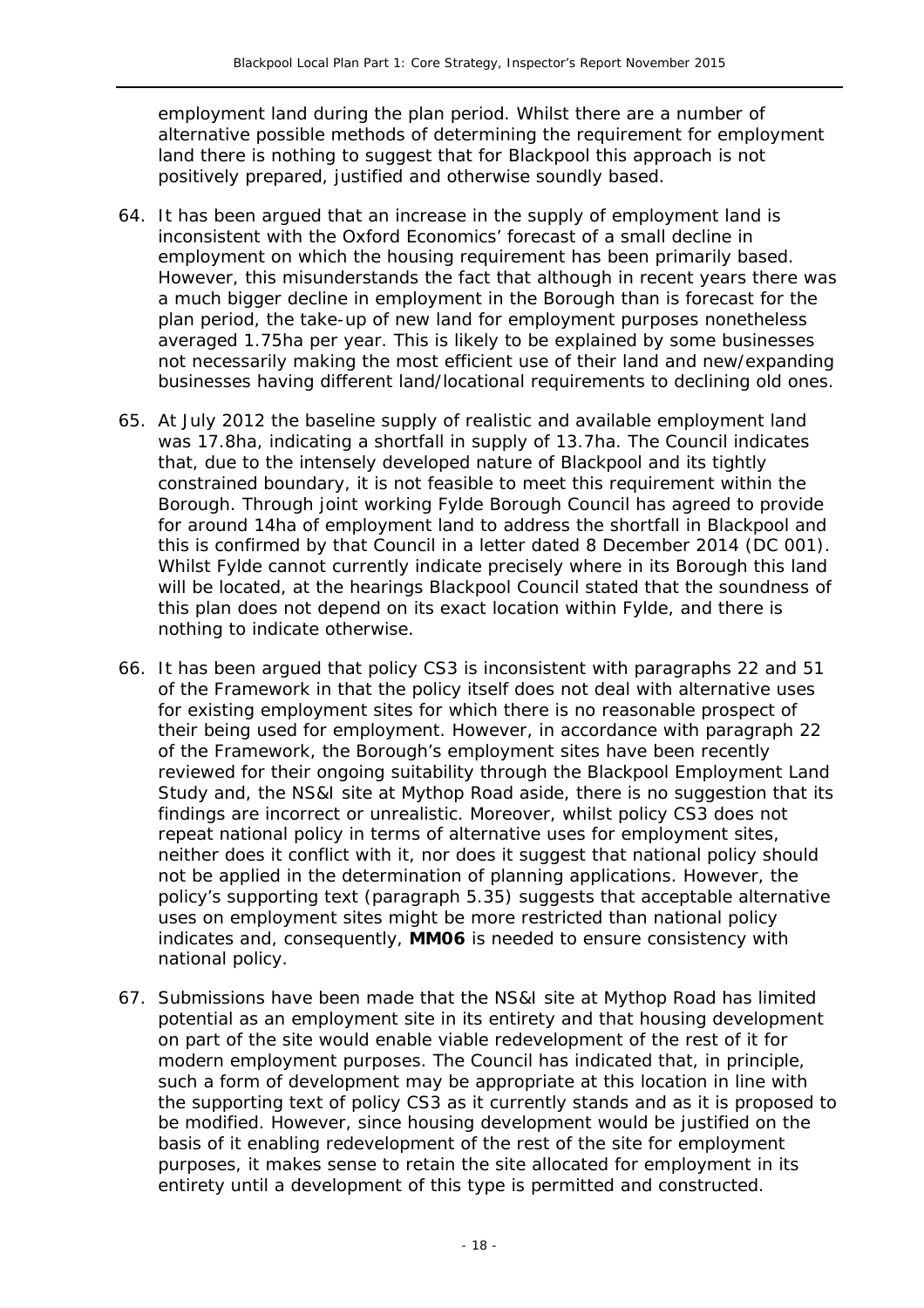68. In conclusion, subject to **MM06**, the plan's strategy for economic development and employment land is positively prepared, justified, effective and consistent with national policy.

#### **Issue 4 – Does the plan set out a strategy for retail and other town centre uses which is positively prepared, justified, effective and consistent with national policy?**

- 69. Policy CS4 seeks to strengthen the role of Blackpool Town Centre as a subregional retail centre through additional comparison goods floorspace (to be identified through the SADMPD) and the preparation of a Town Centre Strategy and Action Plan. In line with guidance in the Framework, the policy promotes town centre uses of an appropriate scale in the Borough's other town, district and local centres and identifies that edge and out of centre retail/town centre development will only be permitted where, amongst other criteria, there are no more sequentially preferable sites.
- 70. The policy is based on the jointly commissioned (with Fylde and Wyre Boroughs) *2011 Fylde Coast Retail Study*, which, on the assumption of a moderate increase in the retention of trade which would otherwise "leak" outside the Borough, identifies capacity for 16,390 sq m of additional comparison goods floorspace in Blackpool Town Centre. A 2013 update of the study, prepared for Fylde and Wyre Boroughs alone, assumes static retention of trade and thus forecasts lower capacity for additional retail floorspace across the Fylde Coast. However, a moderate increase in the retention of retail trade in Blackpool Town Centre aligns with the plan's overall regeneration, employment and housing strategy and would assist in reducing journey lengths in connection with retail trips. Moreover, there is no convincing evidence that this aspirational strategy is not realistic.
- 71. Part 3 of policy CS4 indicates that town centre uses will only be permitted outside town, district and local centres subject to strict criteria, consistent with national policy. However, as tourism facilities are main town centre uses this aspect of policy CS4 conflicts with policy CS21's statement that tourism attractions will be focussed in the town centre and identified "Resort Core". As considered in Matter 7 there is a strong case for permitting tourism facilities and ancillary retail development in the Resort Core and therefore **MM07** is necessary to ensure consistency between the two policies and, thus, the effectiveness of the plan.
- 72. In support of policy CS4, policy CS17 indicates in more detail how the role of Blackpool Town Centre will be strengthened, including adequate references to the "evening economy". However to accord with the Framework, in connection with conserving and enhancing the historic environment, **MM19** is required to replace the policy's "exploiting key heritage… assets" phrase with "conserving and enhancing key heritage…assets".
- 73. Policy CS18 seeks major refurbishment of the Winter Gardens to enhance its appeal and status as an entertainment, leisure and conference venue. Whilst it is positively prepared **MM20 – MM22** are necessary, in the interests of clarity, justification and consistency with national policy, to make clear that supported uses include theatres, that any retail uses must be a limited element of redevelopment and that proposals must sustain and enhance the significance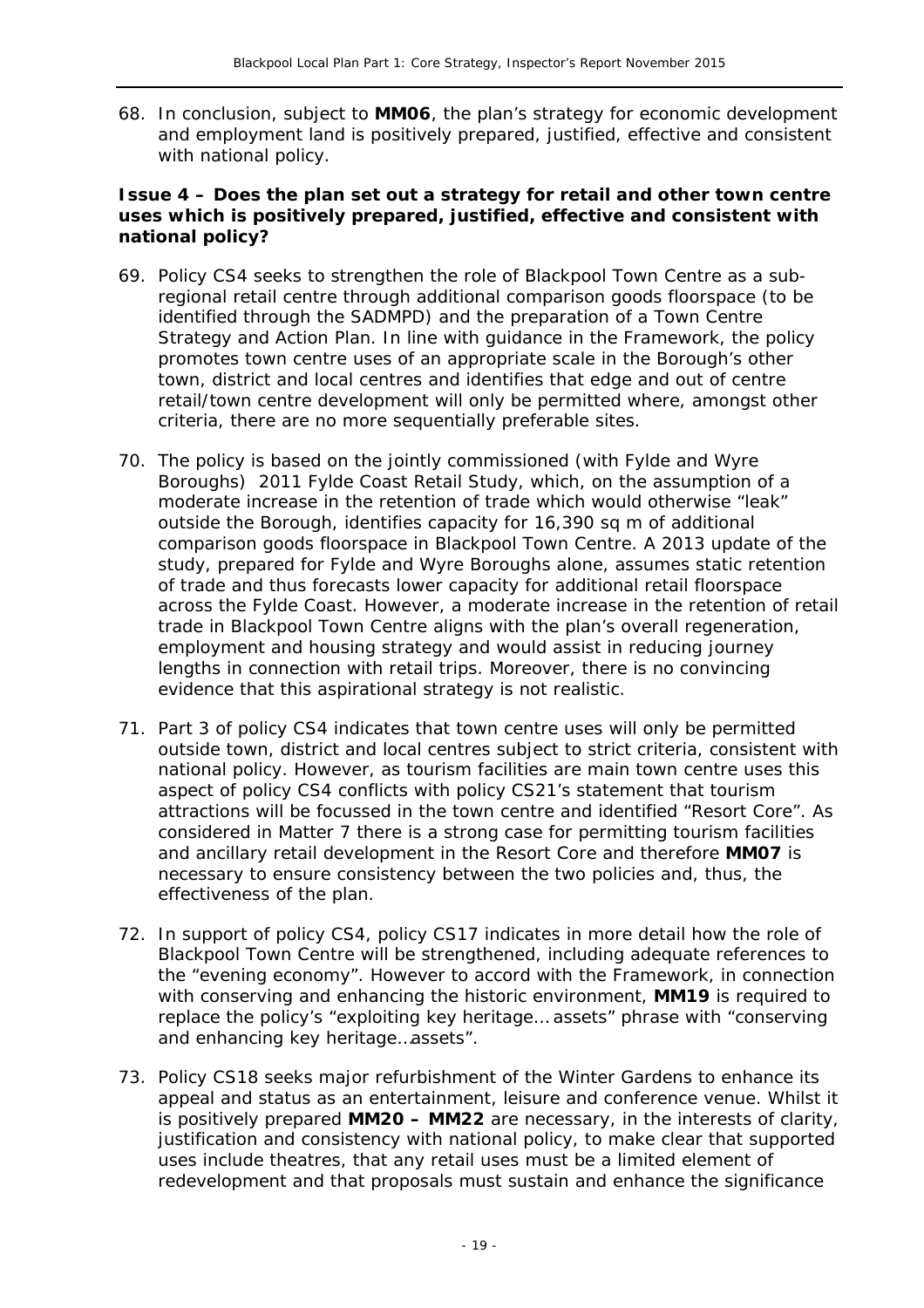of the Grade 2\* Listed Building (this latter point slightly amended in the light of consultation comments by Historic England). Whilst use of the word "limited" in relation to retail uses has been challenged there is the potential for more than limited retail development at the Winter Gardens to threaten its significance as a heritage asset. Moreover, there is no convincing evidence to suggest that without the inclusion of this word in policy CS18, appropriate redevelopment of this building could be ensured. However, it is not of sufficient relevance to planning, nor necessary to soundness, to require that development is financially self-sustaining and that generated income is used to maintain/enhance the Winter Gardens heritage asset.

- 74. Policy CS19 promotes comprehensive redevelopment of the Talbot Gateway Central Business District as part of the strategy of strengthening the role of the Town Centre and regeneration more generally. It is positively prepared although, given that the referred-to major foodstore has been completed, **MM23**, which corrects the reference to this development, is necessary to clarity and ensuring that the plan is justified.
- 75. The Town Centre's Leisure Quarter incorporates the prominent, but underutilised, former Central Station site and the adjoining promenade frontage. Its comprehensive redevelopment is central to the plan's strategy for regeneration and employment. In support of this policy CS20 promotes comprehensive redevelopment of the quarter to provide a major leisure development of national significance and sets out criteria with which such a development must accord.
- 76. It is argued that if an amusement park were to be developed on this site it could significantly undermine the existing Pleasure Beach amusement park and the resort more widely and that, thus, amusement park development should be prohibited by policy CS20. The uniqueness of the Pleasure Beach and its value to Blackpool's economy and its role as a resort are not in dispute. I also appreciate that, nonetheless, it is an economically vulnerable attraction. However, whilst there is, at this stage, no evidence to indicate that an amusement park development at the Leisure Quarter would not threaten the viability of the Pleasure Beach and the resort more widely, neither is there convincing evidence to indicate that, as a matter of course, it would. Moreover, and having regard to the definition of an "amusement park" in the Town and Country Planning (General Permitted Development) (England) Order 2015, it seems to me that the likely effect on the Pleasure Beach and the resort more widely of an amusement park element of a Leisure Quarter redevelopment scheme would very much depend on the precise scale and nature of the development. It would, thus, be most appropriately considered in detail against policy CS20's criteria as part of the planning application for any specific proposal which might come forward.
- 77. Policy CS20 and its supporting text does not suggest that an amusement park would be an appropriate use for the Leisure Quarter site and the policy is clear that redevelopment should provide a compelling new reason to visit Blackpool and should integrate with and support existing resort core uses/attractions. As discussed at the hearings, to be justified it is also necessary for the policy to state that redevelopment should not undermine existing resort core uses and attractions (**MM24**). However, in the light of the policy (as proposed to be modified) requiring development to provide a compelling new reason to visit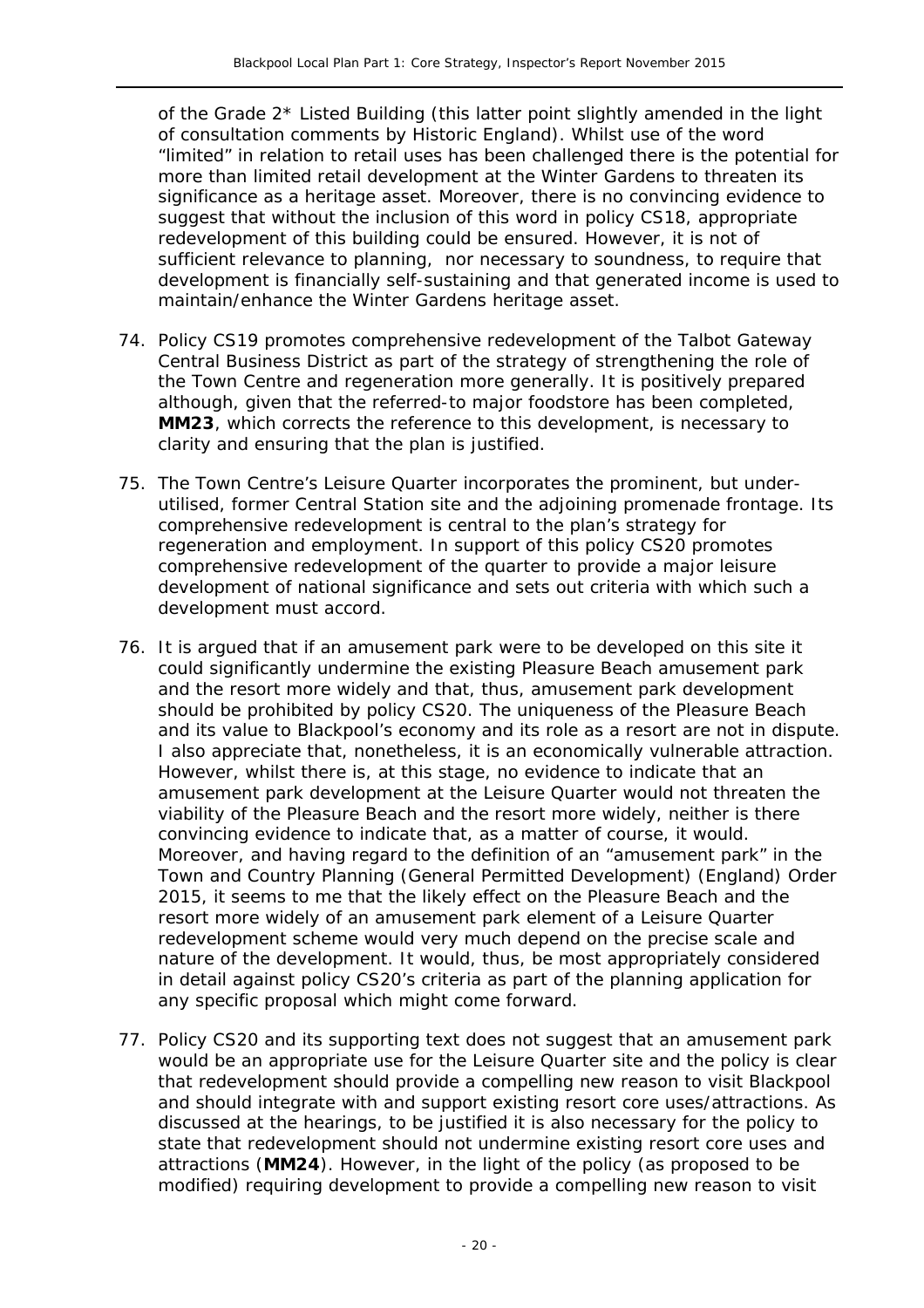the town and for it to integrate with, support and not undermine existing uses and attractions, it is not necessary to the soundness of the plan for the policy to specifically preclude amusement park development at the Leisure Quarter.

78. In conclusion, subject to **MM07** and **MM19 – MM24**, the plan's strategy for retail and other town centre uses is positively prepared, justified, effective and consistent with national policy.

#### **Issue 5 – Does the plan set out policies for transport, green infrastructure, water management, sustainable design and renewable/low carbon energy which are positively prepared, justified, effective and consistent with national policy?**

- 79. Policy CS5 sets out a positively prepared strategy for the development and promotion of a sustainable and efficient transport network and it addresses rail, tram, bus and coach facilities, car parking, eliminating road congestion "pinch points", pedestrian and cycle routes and Blackpool Airport. The policy, and the plan more generally, appropriately balance car use and other modes of transport, in line with national policy, and it is not necessary to the soundness of the plan for it to specifically state that for some development there may be no alternative to car use. However, in the interests of effectiveness, it is appropriate for part 5 of the policy to apply to all, not just town centre, car parking and thus **MM08** is required.
- 80. Policy CS6 seeks to protect and enhance the Borough's green infrastructure consistent with the Framework's core principle of conserving and enhancing the natural environment. Given that there are no ancient or veteran trees in Blackpool reference to these is not necessary; nor is a target for the creation of new woodland necessary to the soundness of the plan. The policy seeks to protect designated sites of biological/geological importance and indicates that where necessary development will be required to mitigate its impact on these sites. The policy does not prevent appropriate development adjacent to such sites and thus a modification to permit such development is not needed.
- 81. The policy's aim of protecting existing open space, sports and recreational buildings and land, unless the requirements of Framework paragraph 74 are met, accords entirely with national policy (including the reference to "existing open space") and there is no convincing evidence to justify an alternative approach being taken in Blackpool. In connection with this it has been argued that the former Co-op Sports Club and Fields site at Preston New Road should be allocated for residential development. Give its potential for a maximum of 60 or so dwellings it is not a site of strategic significance warranting consideration as part of the Core Strategy. The case for the site's allocation for housing will therefore be most appropriately considered in the preparation and examination of the SADMPD or as part of the normal determination of a planning application if a scheme for the site were to come forward before adoption of the SADMPD.
- 82. Consistent with section 10 of the Framework policy CS9 seeks to reduce flood risk and manage the impacts of flooding. **MM10** and **MM11**, indicating that unless unavoidable new development should not discharge surface water into the existing combined sewer network, is necessary for the plan to be justified. Modification to policy CS10 in connection with the Housing Standards Review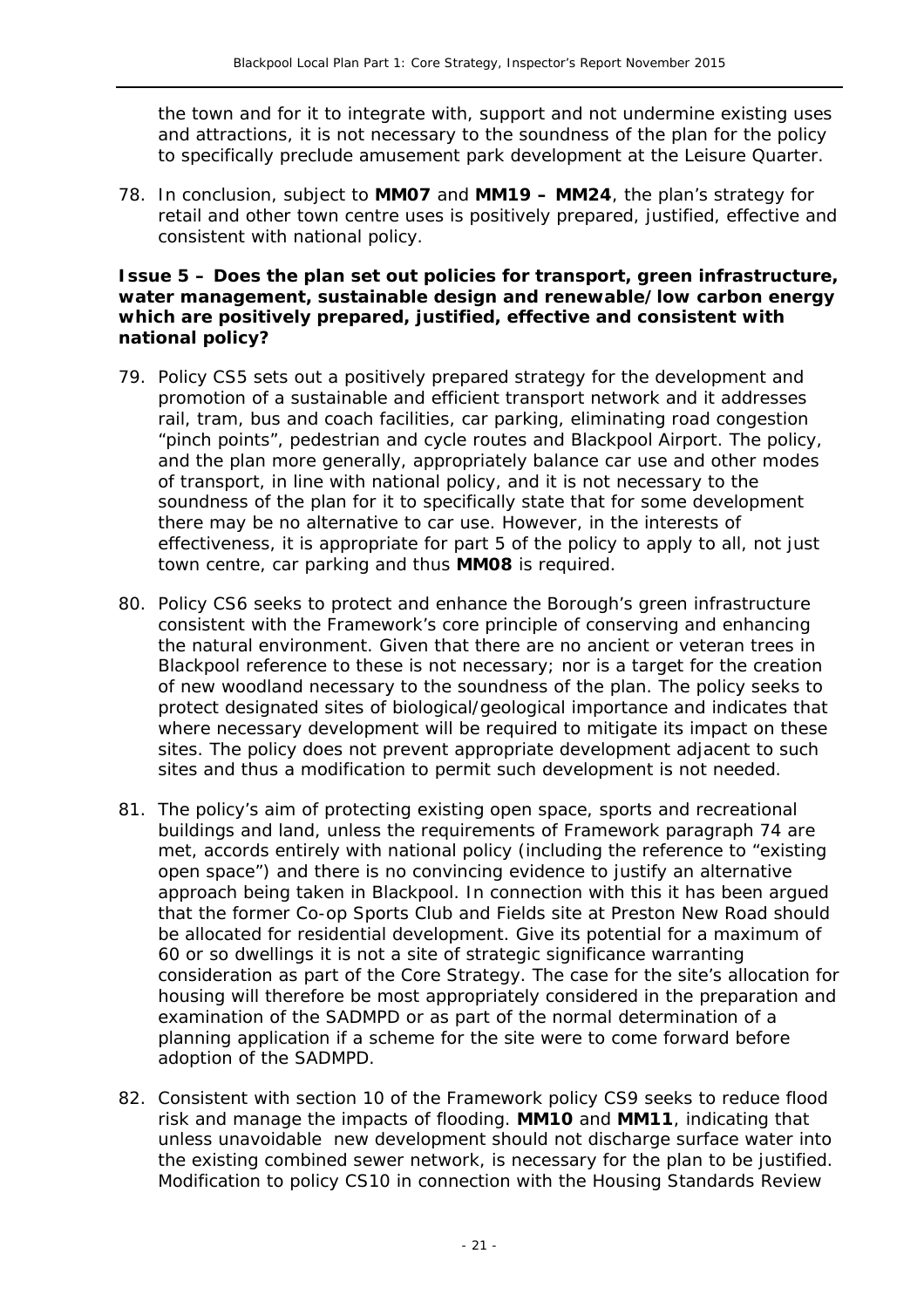is covered in Matter 2 above. However, the element of **MM12** which concerns wind turbine development is necessary to accord with national policy as set out in a recent Written Ministerial Statement. Policy CS10's requirements in terms of non-residential development are consistent with the Framework's core principle of supporting the transition to a low carbon future and there is no evidence to indicate that they are not justified, nor would be effective.

83. In conclusion, subject to **MM08** and **MM10** - **MM12**, the plan's policies for transport, green infrastructure, water management, sustainable design and renewable/low carbon energy are positively prepared, justified, effective and consistent with national policy.

#### **Issue 6 – Does the plan set out policies for quality of design and heritage which are positively prepared, justified, effective and consistent with national policy?**

- 84. It has been argued that the plan's evidence base on the historic environment is inadequate, that as a whole it does not give sufficient emphasis to providing a specific and positive strategy for the conservation and enjoyment of Blackpool's heritage and that many of the plan's policies should additionally include criteria or references to historic heritage matters.
- 85. The published evidence base in support of the plan includes Heritage Characterisation Studies covering eight key areas of interest in the Borough. The studies are extremely comprehensive and together comprise over 800 pages of analysis of the Borough's built-heritage and its significance. I am satisfied that this is more than sufficient to meet the requirements of paragraph 169 of the Framework. There are numerous references throughout the plan to the importance of Blackpool's heritage and its conservation, including in the Spatial Portrait and key objective 5 ("…conserving and enhancing Blackpool's rich heritage…"). Policy CS8 sets out an overarching strategy to achieve this objective.
- 86. As a general principle, the way in and extent to which the plan addresses historic heritage is soundly based, bearing in mind its role as a Core Strategy, supported by more specific saved policies of the Blackpool Local Plan (2006) which will in due course be replaced by development management policies in the SADMPD. In addition to the overarching heritage policy CS8, several other of the plan's policies include criteria relating to heritage where this is of particular relevance (eg CS18 concerning the Winter Gardens). However, the plan must be read as a whole and it is not necessary for there to be criteria concerning heritage in every, or even many of, the policies.
- 87. Nonetheless, policy CS8 is inconsistent in its wording and thus lacks clarity. **MM09** which addresses this is consequently necessary to the plan's effectiveness. The precise wording of this modification has been slightly amended from that consulted upon, reflecting comments made by Historic England, to ensure that it accords with national policy.
- 88. Consistent with the Framework's core planning principle (paragraph 17) of securing high quality design, policy CS7 sets out detailed requirements for new development. Given that it is addressed in policy CS6 there is no need to refer to the natural environment, biodiversity or ecological networks in this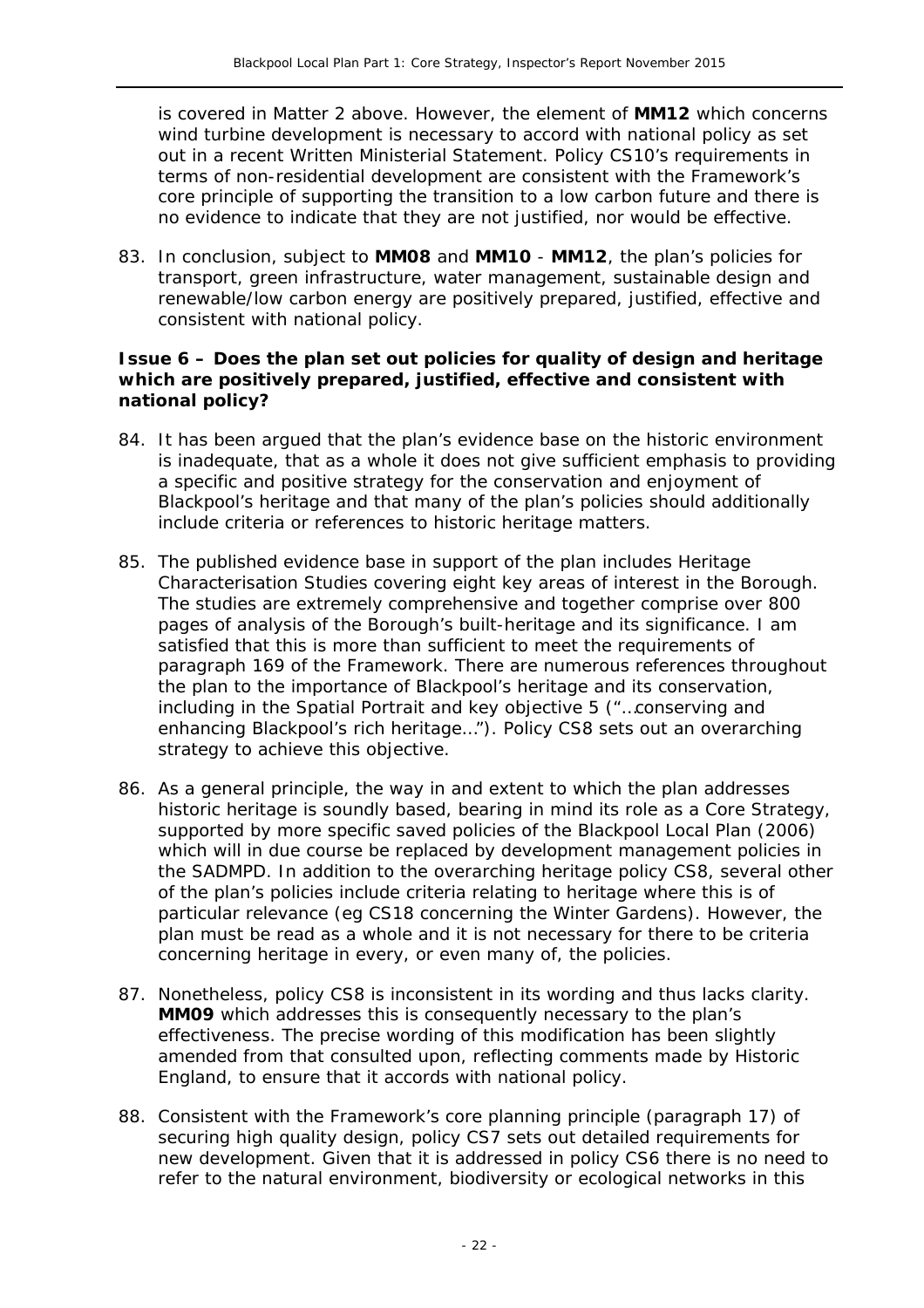policy.

89. In conclusion, subject to **MM09**, the plan's policies in respect of quality of design and heritage are positively prepared, justified, effective and consistent with national policy.

#### **Issue 7 – Are the plan's strategy and policies in respect of Blackpool Resort Core positively prepared, justified, effective and consistent with national policy?**

- 90. The defined Resort Core extends from Blackpool Town Centre along the seafront for some 4km or so. It includes many of the resort's key leisure and entertainment attractions and facilities for tourists and is fundamental to the character of Blackpool as a seaside resort. The importance of the area to the Borough's character and economy justifies support for new tourism attractions in the Resort Core, in addition to the town centre, as detailed in policy CS21 and in policy CS17 (as proposed to be modified). Given the need to regenerate key parts of the Resort Core, and the Borough's constrained boundaries and limited land availability, it makes sense for policy CS21 to seek to focus new tourism attractions and visitor accommodation in this area and the town centre, whilst supporting the enhancement of existing such facilities elsewhere in the town. The detailed modifications to the policy suggested by a representor are not necessary to the soundness of the plan as a Core Strategy and, in any case, the policy as it stands does not conflict with the suggested wording. However, to be justified and effective, **MM25** is necessary to make clear in policy CS21's supporting text that ancillary retail and food/beverage uses related to marketing the existing tourism offer will be permitted.
- 91. Policy CS22 is a positively prepared policy recognising the importance of the attractiveness of key gateways to the resort in attracting visitors to Blackpool. However, for the sake of clarity, and thus effectiveness, modifications **MM26**  and **MM27** are necessary to include the parking provision element of supporting text paragraph 7.39 in the policy itself and to refer to the importance of peak visitor day parking requirements in the supporting text.
- 92. Reflecting the change in visitors' staying habits, the *Fylde Coast Visitor Accommodation Study* (2009) identified an over-supply of around 14,000 bed spaces in Blackpool and policy CS23 seeks to achieve an economically viable level of quality holiday accommodation: generally safeguarding such accommodation in key promenade hotel frontages and in the main holiday accommodation areas whilst permitting change of use to permanent residential accommodation in other areas.
- 93. There is no challenge to the principle of the policy, and in the light of the *Visitor Accommodation Study* and the clear need to regenerate parts of the Borough's inner areas it is soundly based. However, concern has been raised at the precise boundaries of the main holiday accommodation areas, as currently defined in the March 2011 *Holiday Accommodation Supplementary Planning Document* (SDP). Having regard to Doc EL3.004 I am satisfied that it is appropriate for the precise boundaries of each area/frontage to be defined in the SPD and the Council has indicated its intention to review the SPD and the boundaries defined in it. Given the effect of the policy and the SPD on individual small businesses, and the need for ongoing regeneration of the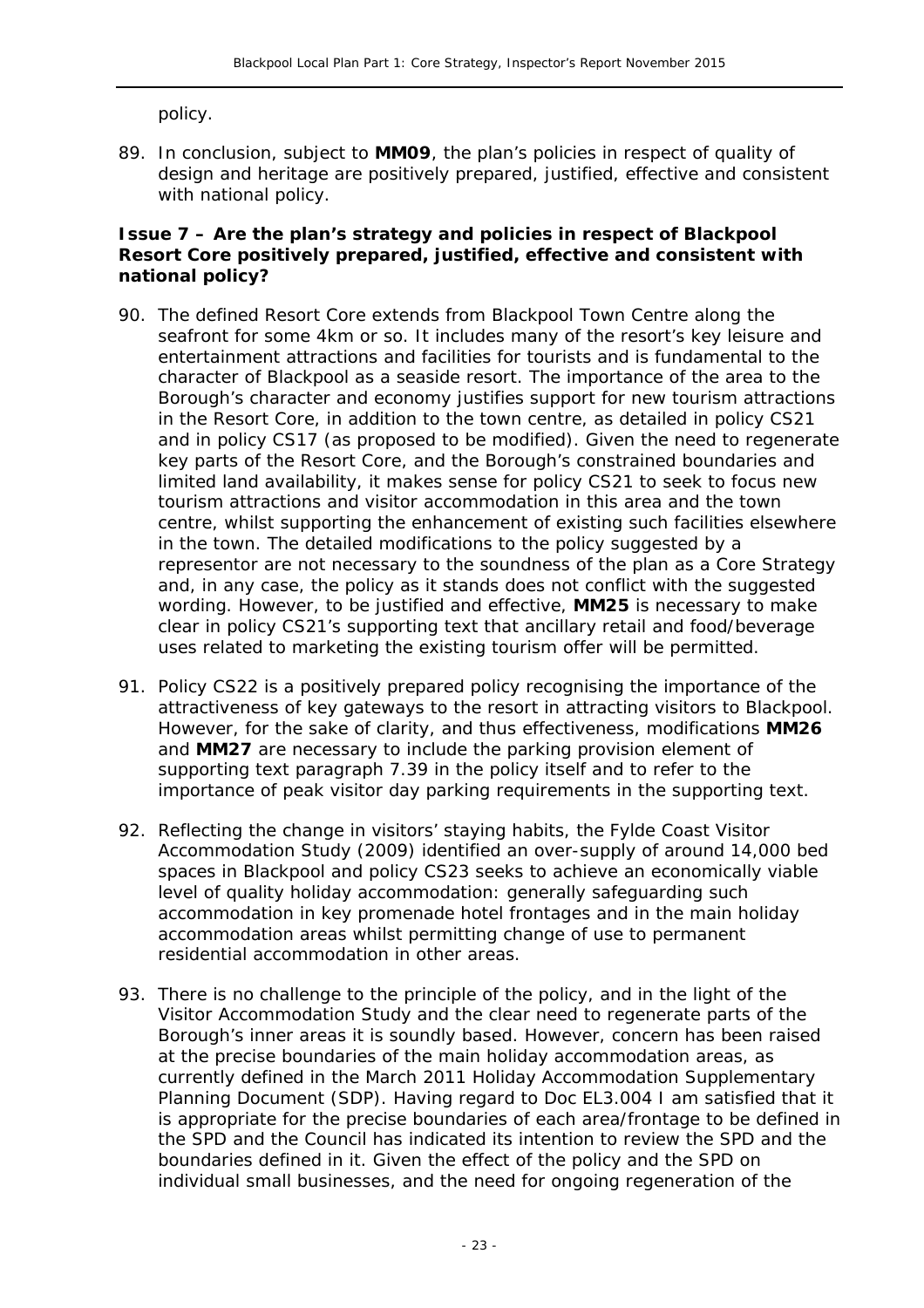inner area, I urge the Council to complete the review as soon as possible.

94. In conclusion, subject to the recommended modifications **MM25 – MM27**, the plan's strategy and policies in respect of Blackpool Resort Core are positively prepared, justified, effective and consistent with national policy.

#### **Issue 8 – Are the plan's strategy and policies in respect of South Blackpool Growth and Enhancement positively prepared, justified, effective and consistent with national policy?**

- 95. Policies CS24 CS27 set out a positively prepared strategy to co-ordinate the housing and employment growth in the areas around Junction 4 of the M55 and the Airport in South Blackpool. The policies appropriately seek to prioritise the use of sustainable modes of transport and support a neighbourhood planning approach for Marton Moss. Whilst Fylde Council has suggested some clarification of the plan's supporting text concerning proposals for its area close to Junction 4 these do not fundamentally challenge the plan nor affect its soundness.
- 96. In the interests of clarity and effectiveness **MM28** is necessary to require that the impacts of housing developments in the area on surface and waste water are appropriately managed, given that no such impact, currently referred to in the policy, may not be realistic. **MM29** which includes in policy CS25's supporting text requirements in connection with the protection of Natura 2000 sites, is also necessary to soundness given the possible impact of housing development in the area on these designations.
- 97. Marton Moss has a particularly distinctive, semi-rural character, reflecting its past as an area of market gardening, which is valued by the local community. Policy CS26 identifies the limited development which will be permitted in this area in the period until a local policy framework has been developed through the neighbourhood planning process. However, as currently worded, the policy is potentially more restrictive than national policy set out in paragraph 55 of the Framework. Consequently, to be justified, **MM30** is required to ensure consistency with this aspect of national policy.
- 98. In conclusion, subject to **MM28 MM30**, the plan's strategy and policies in respect of South Blackpool Growth and Enhancement are positively prepared, justified, effective and consistent with national policy.

#### **Issue 9 - Having regard to national standards, would the requirements of the policies of the plan put the viability of its implementation as a whole at serious risk?**

99. In preparing the plan the Council commissioned URS Infrastructure and Environment UK Ltd and HDH Planning and Development to, amongst other things, assess the effect on the viability of development of the plan's affordable housing and other policy requirements. Following analysis of Blackpool's residential and non-residential property markets the consultants undertook viability appraisals of a range of developments likely to come forward in the Borough during the plan period. In response to the consultants' report of February 2014 the Council modified the draft plan to remove the requirement for inner area residential development to provide affordable housing.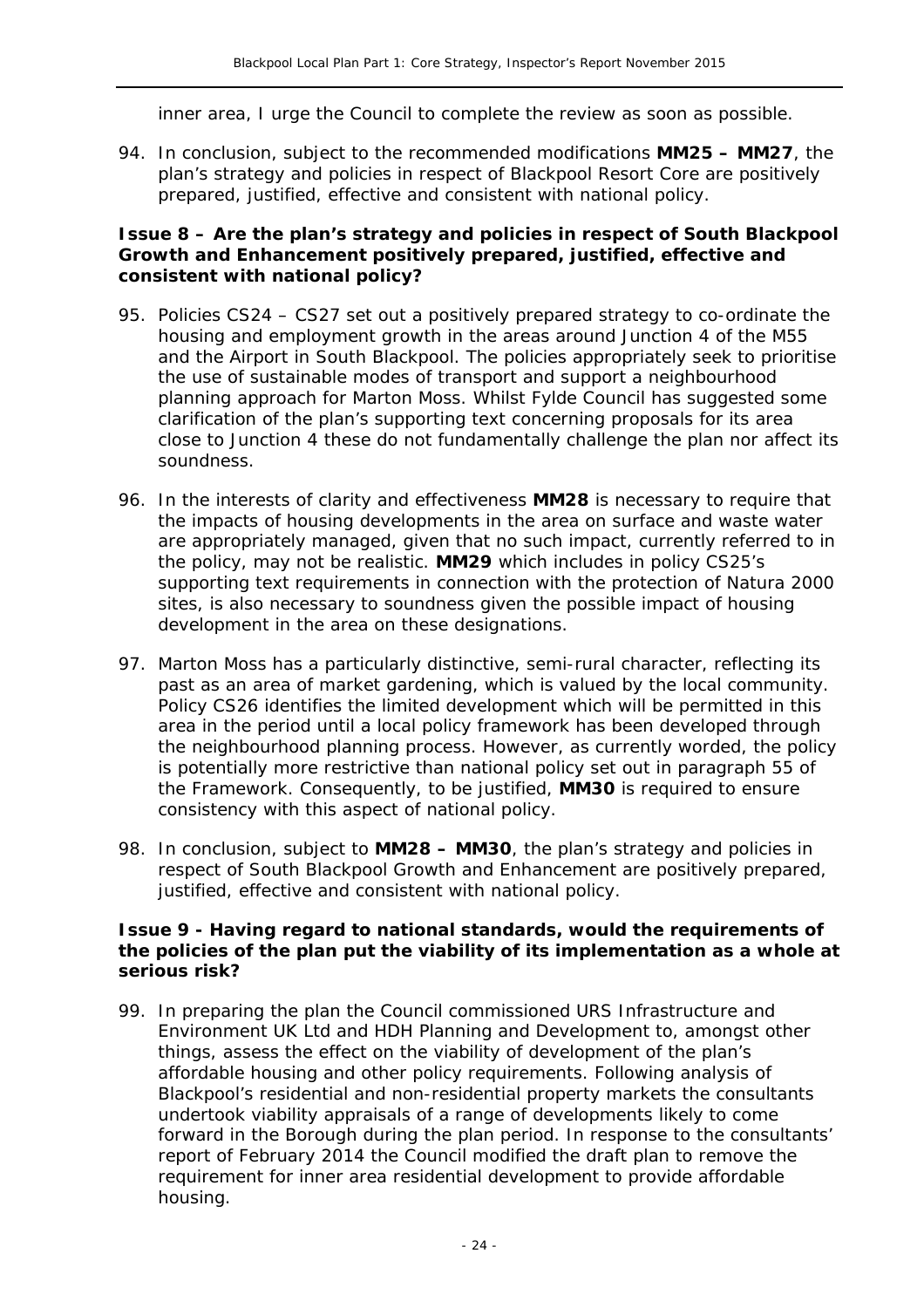100.Bearing this in mind, and in the light of section 12 of the report (Viability of the Core Strategy), there is evidence to show that, having regard to national standards, the plan's policies and requirements would not put the viability of its implementation as a whole at serious risk. In this context Policy CS11, which sets out requirements in relation to Planning Obligations, is soundly based.

#### **Other Matters**

- 101.It has been argued that the Sustainability Appraisal (SA) of the plan (May 2014 Report) is inadequate because it does not assess, as reasonable alternatives, figures in the 250-400 dpa range (which the 2014 SHMA identified as the objectively assessed need for housing) above or below the plan's requirement figure of 280dpa. Paragraphs 6.11 – 6.14 of the *Blackpool's Housing Requirement Technical Paper* assesses the 280dpa figure along with 250dpa and 380dpa against four aspects of sustainability of relevance to the plan (accommodating population growth, Blackpool's economy, meeting affordable housing need and balancing constraints to delivery). Para 6.14 concludes that 250dpa and 380dpa would not deliver sustainable development and are thus not considered to be realistic options. This is summarised in paragraph 3.4 of the SA.
- 102.Having regard to Doc EL3.002 I am satisfied that the Sustainability Appraisal meets the requirements of the SEA Directive (2001/42/EC): the Council rationally considered (and evidenced) that higher and lower housing figures than 280 dpa would not meet the objectives of the plan. Such figures are therefore not realistic or reasonable alternatives requiring assessment as part of the Sustainability Appraisal. I am also satisfied that the Appraisal's assessment of the plan's policies against the identified SA Objectives (including landscape/townscape and heritage) are realistic and adequate.
- 103.Whilst a glossary of terms might be useful to assist non-planning specialists in understanding the plan this is not a matter which affects the soundness of the document. The schedule of main modifications consulted upon by the Council included **MM31**, concerning clarifications to be made to the *Habitats Regulations Appropriate Assessment Screening Report*. However, as this report does not form part of the Core Strategy itself, it is not necessary for me to recommend this modification as being necessary to the soundness of the plan.

### **Assessment of Legal Compliance**

104.My examination of the compliance of the Plan with the legal requirements is summarised in the table below. I conclude that the Plan meets them all.